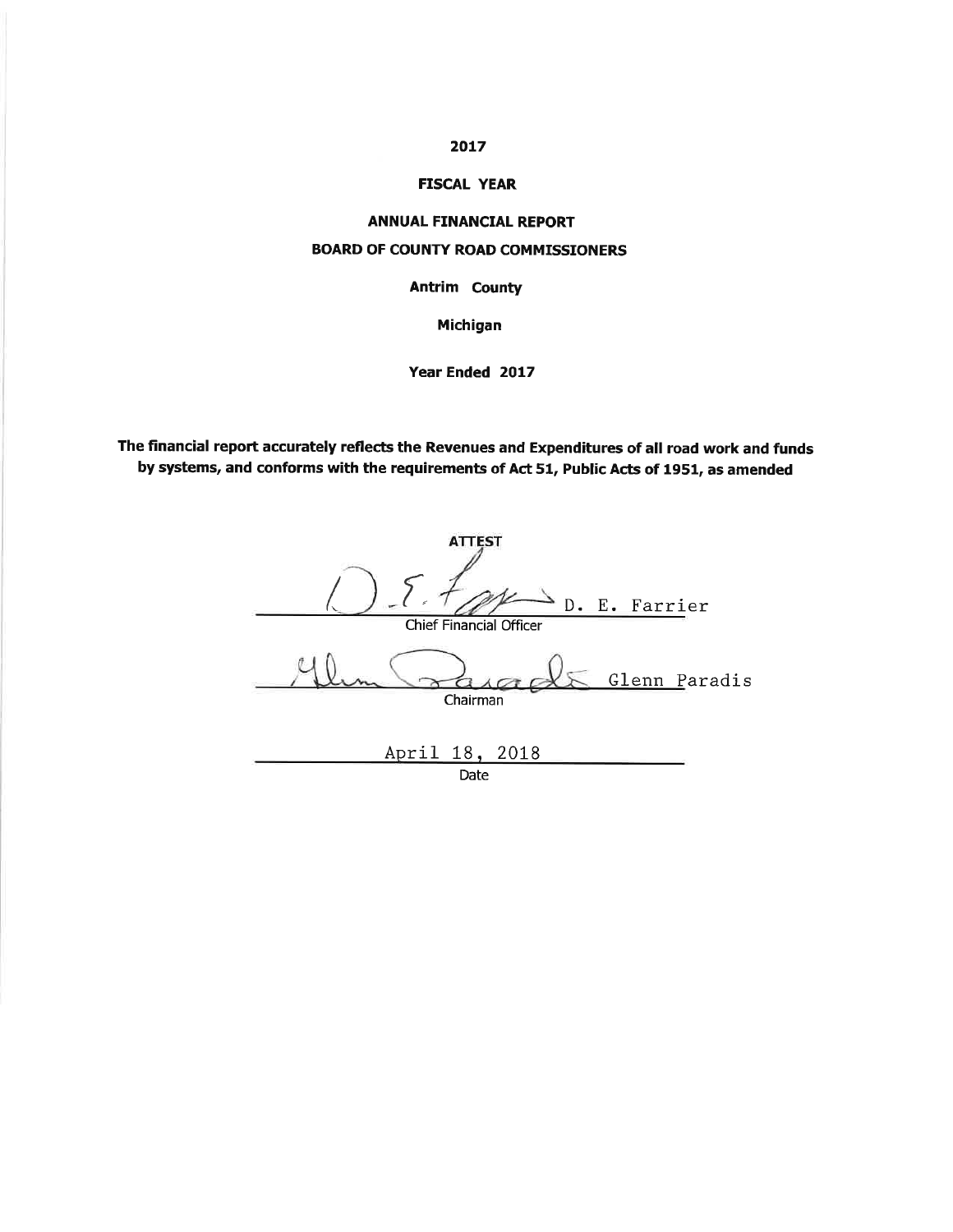#### **Year Ended - 2017**

**Start:** 01/01/2017 **End:** 12/31/2017

## **BALANCE SHEET**

# **Assets**

# **General Operating Fund**

| 1. Cash                                     | \$1,485,837.54 |
|---------------------------------------------|----------------|
| 2. Investments                              | 0.00           |
| 3. AccountsReceivable:                      |                |
| a. Michigan Transportation Fund             | 695,316.25     |
| b. State Trunkline Maintenance              | 191,500.45     |
| c. State Transportation Department - Other  | 391.82         |
| d. Due on County Road Agreement             | 10,800.00      |
| e. Due on Special Assessement               | 0.00           |
| f. Sundry Accounts Receivable               | 63,198.52      |
| <b>Inventories/Pre-Paid Insurance/Other</b> |                |
| 4. Deferred Expense State Aid               | 0.00           |
|                                             | 392,738.55     |
| 5. Road Materials                           | 119,876.61     |
| 6. Equipment Materials and Parts            | 44,517.00      |
| 7. Prepaid Insurance                        | 0.00           |
| 8. Deferred Expense - Federal Aid           |                |
| 9. Other                                    | 0.00           |

**10. TOTAL ASSETS**

**\$3,004,176.74**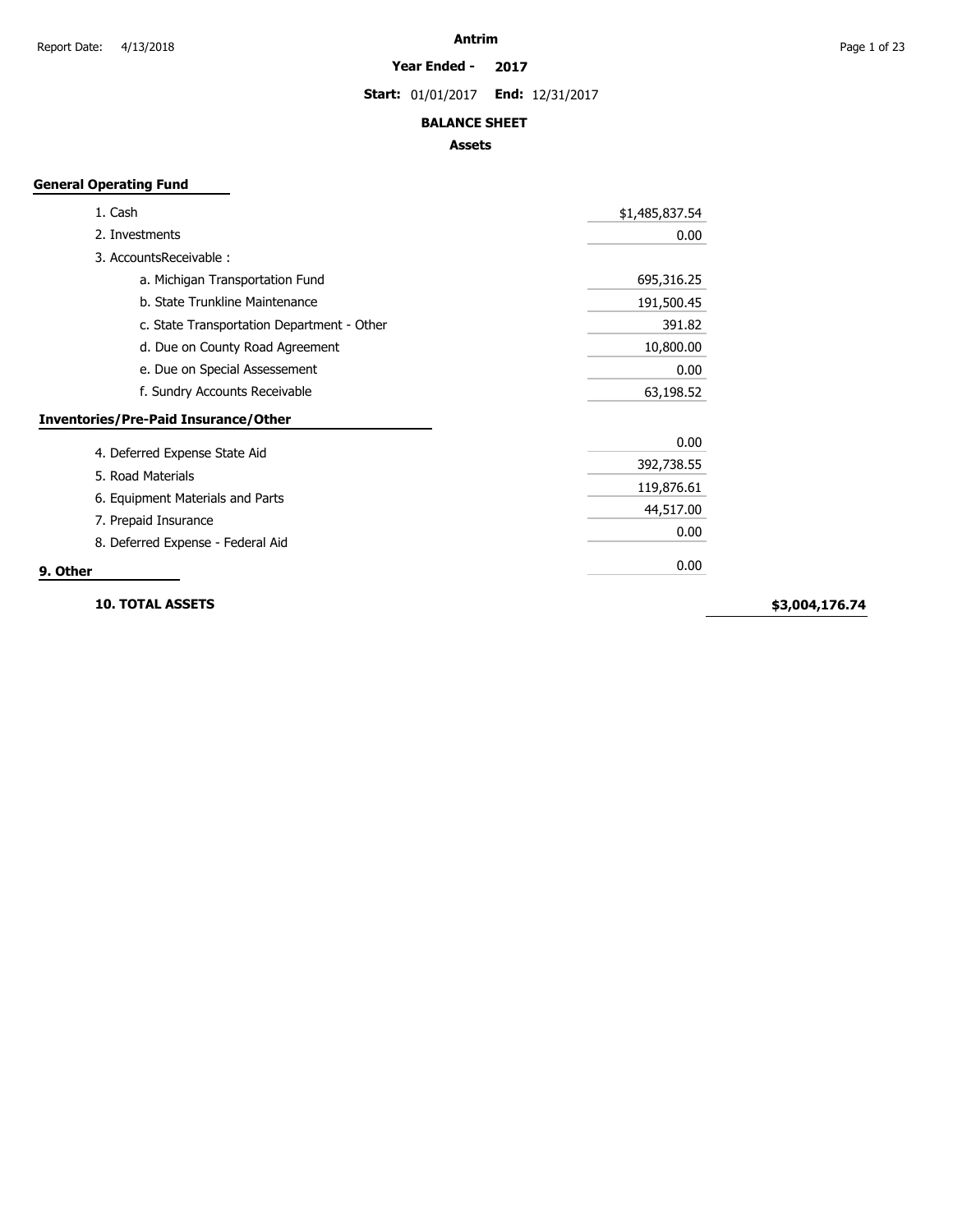**Start:** 01/01/2017 **End:** 12/31/2017

### **Liabilities and Fund Balances**

# **Liabilities**

| 11. Accounts Payable                               | \$45,223.72 |
|----------------------------------------------------|-------------|
| 12. Notes Payable (Short Term)                     | 0.00        |
| 13. Accrued Liability                              | 37,750.88   |
| 14. Advances                                       | 323,269.00  |
| 15. Deferred Revenue - Special Assessment District | 0.00        |
| 16. Deferred Revenue - EDF Forest Rd.(E)           | 51,103.55   |
| 17. Deferred Revenue                               | 0.00        |
| 18. Other                                          | 0.00        |
| <b>Fund Balances</b>                               |             |
| 19. Primary Road Fund                              | 887,171.40  |
| 20. Local Road Fund                                | 3,145.88    |

| ZV. LUCAI INJAY I UNU                                      |              |
|------------------------------------------------------------|--------------|
| 21. County Road Commission Fund<br>22. Total Fund Balances | 1,656,512.31 |
|                                                            | 2,546,829.59 |
| <b>23. TOTAL LIABILITIES AND FUND BALANCES</b>             |              |

**\$3,004,176.74**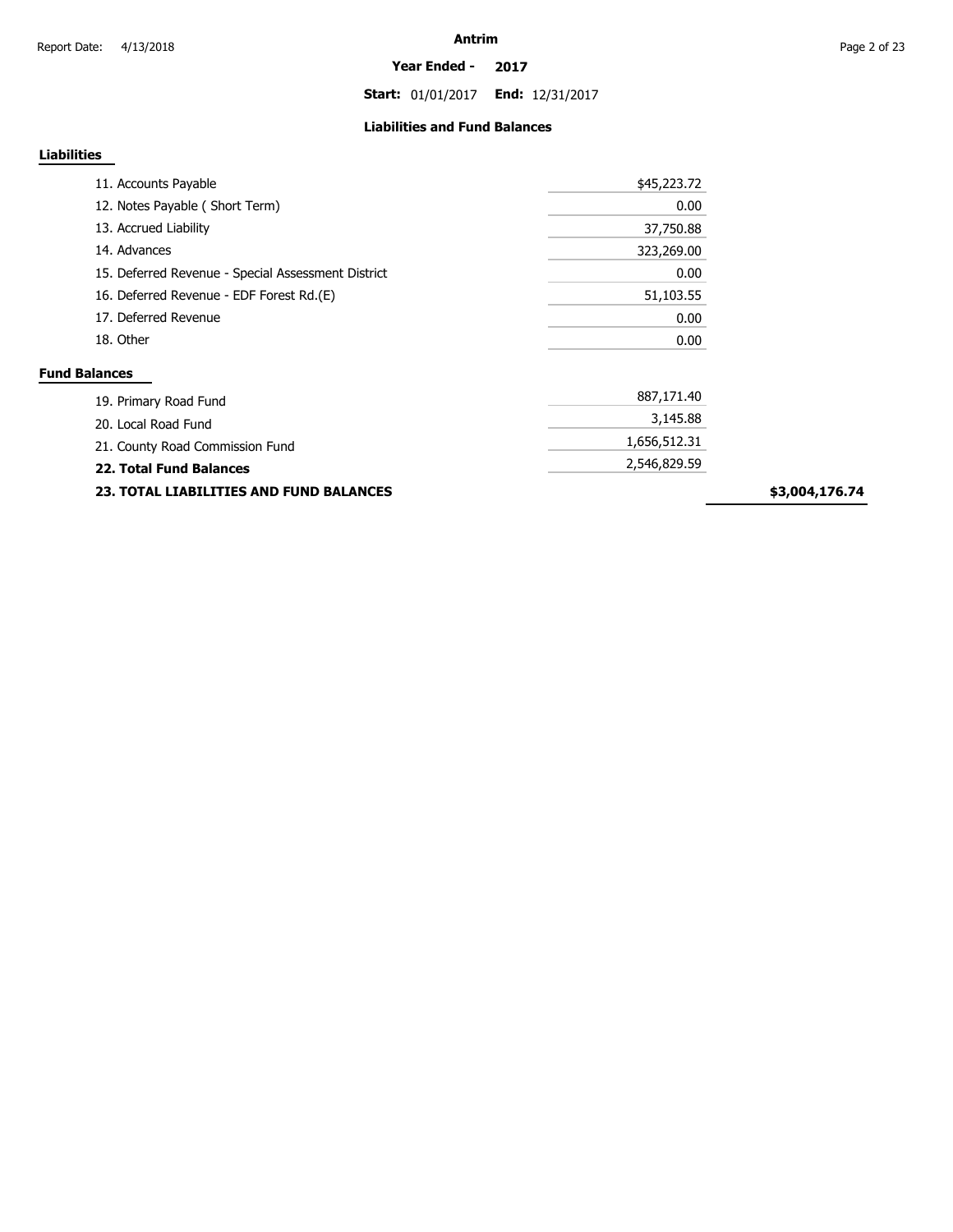#### **Year Ended - 2017**

**Start:** 01/01/2017 **End:** 12/31/2017

# **CAPITAL ASSETS ACCOUNT GROUP**

| <b>Assets</b>                              | (A)                          | (B)           |                 |
|--------------------------------------------|------------------------------|---------------|-----------------|
| 24. Land                                   |                              | \$129,859.79  |                 |
| 25. Land Improvements                      | \$0.00                       |               |                 |
| 25 a.Less: Accumulated Depreciation        | 0.00                         | 0.00          |                 |
| 26. Depletable Assets                      | 0.00                         |               |                 |
| 26 a.Less: Accumulated Depreciation        | 0.00                         | 0.00          |                 |
| 27. Buildings                              | 2,482,738.85                 |               |                 |
| 27 a.Less: Accumulated Depreciation        | (1,325,490.14)               | 1,157,248.71  |                 |
| 28. Equipment - Road                       | 8,416,494.97                 |               |                 |
| 28 a.Less: Accumulated Depreciation        | (6,407,798.76)               | 2,008,696.21  |                 |
| 29. Equipment - Shop                       | 261,412.11                   |               |                 |
| 29 a.Less: Accumulated Depreciation        | (191, 378.78)                | 70,033.33     |                 |
| 30. Equipment - Engineers                  | 59,014.94                    |               |                 |
| 30 a.Less: Accumulated Depreciation        | (55, 480.71)                 | 3,534.23      |                 |
| 31. Yard and Storage Equipment             | 1,017,299.02                 |               |                 |
| 31 a.Less: Accumulated Depreciation        | (945, 822.29)                | 71,476.73     |                 |
| 32. Office Equipment and Furniture         | 149,769.87                   |               |                 |
| 32 a.Less: Accumulated Depreciation        | (85,025.95)                  | 64,743.92     |                 |
| 33. Infrastructure                         | 41,639,307.00                |               |                 |
| 33 a.Less: Accumulated Depreciation        | (12, 114, 135.00)            | 29,525,172.00 |                 |
| 34. Vehicles                               | 0.00                         |               |                 |
| 34 a.Less: Accumulated Depreciation        | 0.00                         | 0.00          |                 |
| 35. Construction Work in Progress          |                              | 0.00          |                 |
|                                            | 36. Total Assets             |               | \$33,030,764.92 |
| <b>Equities</b>                            |                              |               |                 |
| 37. Plant and Equipment Equity             |                              |               |                 |
|                                            | 37 a.Primary                 | 0.00          |                 |
|                                            | 37 b.Local                   | 0.00          |                 |
|                                            | 37 c.Co. Road Comm.          | 3,505,592.92  |                 |
|                                            | 37 d.Infrastructure          | 29,525,172.00 |                 |
|                                            | <b>38. Total Equities</b>    |               | \$33,030,764.92 |
| <b>Long Term Debt</b>                      |                              |               |                 |
| 39. Bonds Payable (Act 51)                 |                              | 0.00          |                 |
| 40. Notes Payable (Act 143)                |                              | 0.00          |                 |
| 41. Vested Vacation and Sick Leave Payable |                              | 159,573.19    |                 |
| 42. Installment/Lease Purchase Payable     |                              | 0.00          |                 |
| 43. Other                                  |                              | 0.00          |                 |
|                                            | <b>44. Total Liabilities</b> |               | \$159,573.19    |
| <b>Fiduciary Fund</b>                      |                              |               |                 |
| 45. Deferred Compensation (Pension) Plan   |                              |               | \$0.00          |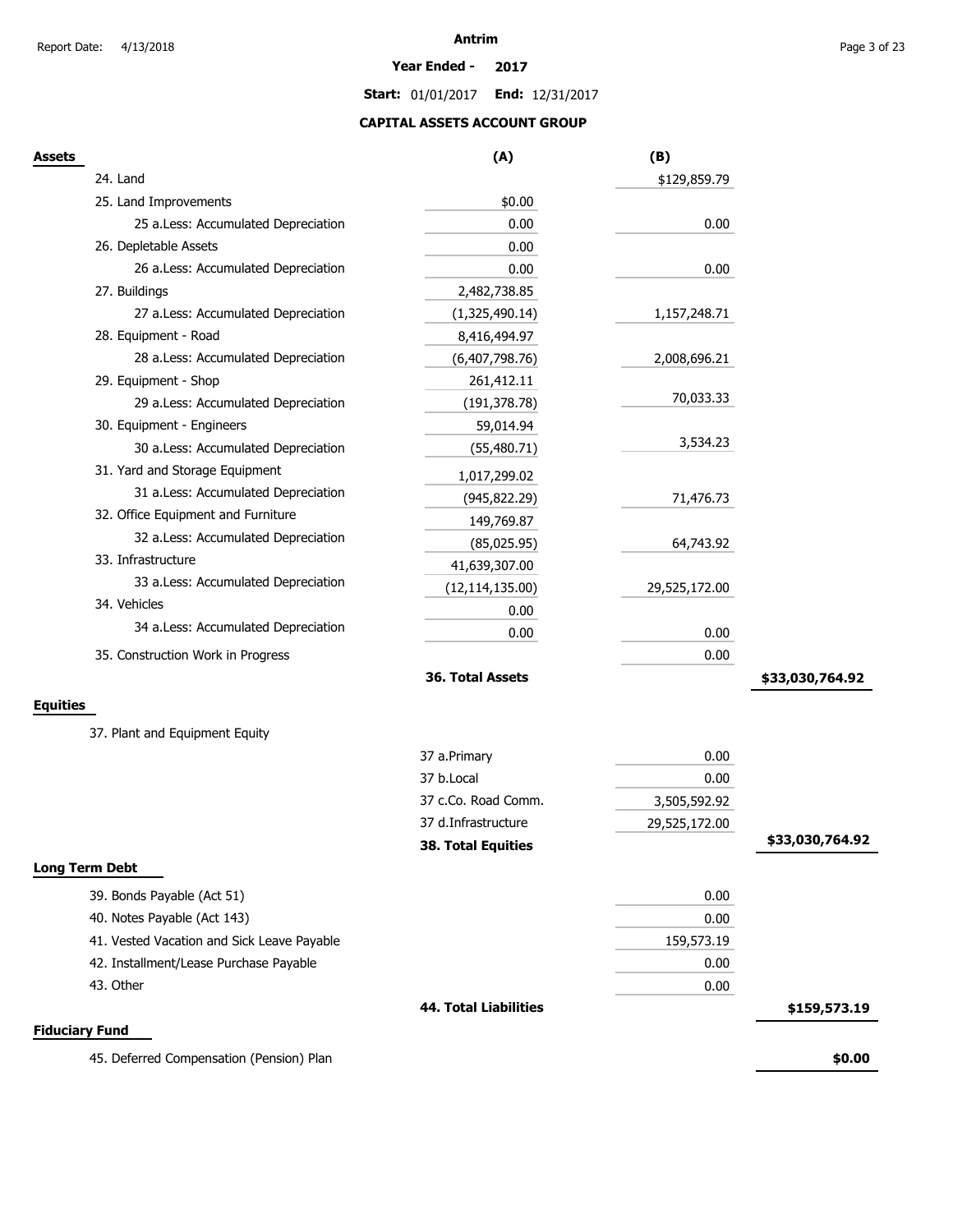#### **Year Ended - 2017**

**Start:** 01/01/2017 **End:** 12/31/2017

# **STATEMENT OF REVENUES**

|                                     | <b>Primary Road</b><br><b>Fund</b> | <b>Local Road</b><br>Co. Road |            |                |
|-------------------------------------|------------------------------------|-------------------------------|------------|----------------|
|                                     |                                    | <b>Fund</b>                   | Comm. Fund | Total          |
|                                     | (P)                                | (L)                           | (C)        | (T)            |
| <b>Taxes</b>                        |                                    |                               |            |                |
| 46. County Wide Millage             | \$0.00                             | \$0.00                        | \$0.00     | \$0.00         |
| 47. Other                           | 0.00                               | 0.00                          | 0.00       | 0.00           |
| 48. Total Taxes                     | 0.00                               | 0.00                          | 0.00       | 0.00           |
| <b>Licenses and Permits</b>         |                                    |                               |            |                |
| 49. Specify                         | 0.00                               | 0.00                          | 65,368.84  | 65,368.84      |
| <b>Federal Sources</b>              |                                    |                               |            |                |
| 50. Surface Tran. Program (STP)     | 576,177.93                         | 0.00                          | 0.00       | 576,177.93     |
| 51. C Funds - Federal               | 0.00                               | 0.00                          | 0.00       | 0.00           |
| 52. D Funds - Federal               | 0.00                               | 0.00                          | 0.00       | 0.00           |
| 53. Bridge                          | 0.00                               | 0.00                          | 0.00       | 0.00           |
| 54. High Priority                   | 0.00                               | 0.00                          | 0.00       | 0.00           |
| 55. Other                           | 0.00                               | 0.00                          | 0.00       | 0.00           |
| 56. Total Federal Sources           | 576,177.93                         | 0.00                          | 0.00       | 576,177.93     |
| <b>STATE SOURCES</b>                |                                    |                               |            |                |
| <b>Michigan Transportation Fund</b> |                                    |                               |            |                |
| 57. Engineering                     | 5,927.19                           | 4,072.81                      |            | 10,000.00      |
| 58. Snow Removal                    | 163,710.97                         | 168,292.62                    |            | 332,003.59     |
| 59. Urban Road                      | 0.00                               | 0.00                          |            | 0.00           |
| 60. Allocation                      | 2,626,426.80                       | 1,804,724.58                  |            | 4,431,151.38   |
| 61. Total MTF                       | 2,796,064.96                       | 1,977,090.01                  |            | 4,773,154.97   |
| <b>Other</b>                        |                                    |                               |            |                |
| 62. Local Bridge                    | 0.00                               | 0.00                          |            | 0.00           |
| 63. Other                           | 0.00                               | 0.00                          | 0.00       | 0.00           |
| 64. Total Other                     | 0.00                               | 0.00                          | 0.00       | 0.00           |
| <b>Economic Development Fund</b>    |                                    |                               |            |                |
| 65. Target Industries (A)           | 0.00                               | 0.00                          |            | 0.00           |
| 66. Urban congestion (C)            | 0.00                               | 0.00                          |            | $0.00\,$       |
| 67. Rural Primary (D)               | 119,883.51                         | 0.00                          |            | 119,883.51     |
| 68. Forest Road (E)                 | 0.00                               | 0.00                          |            | 0.00           |
| 69. Urban Area (F)                  | 0.00                               | 0.00                          |            | 0.00           |
| 70. Other                           | 0.00                               | 0.00                          |            | 0.00           |
| 71. Total EDF                       | 119,883.51                         | 0.00                          |            | 119,883.51     |
| 72. Total State Sources             | \$2,915,948.47                     | \$1,977,090.01                | \$0.00     | \$4,893,038.48 |
|                                     |                                    |                               |            |                |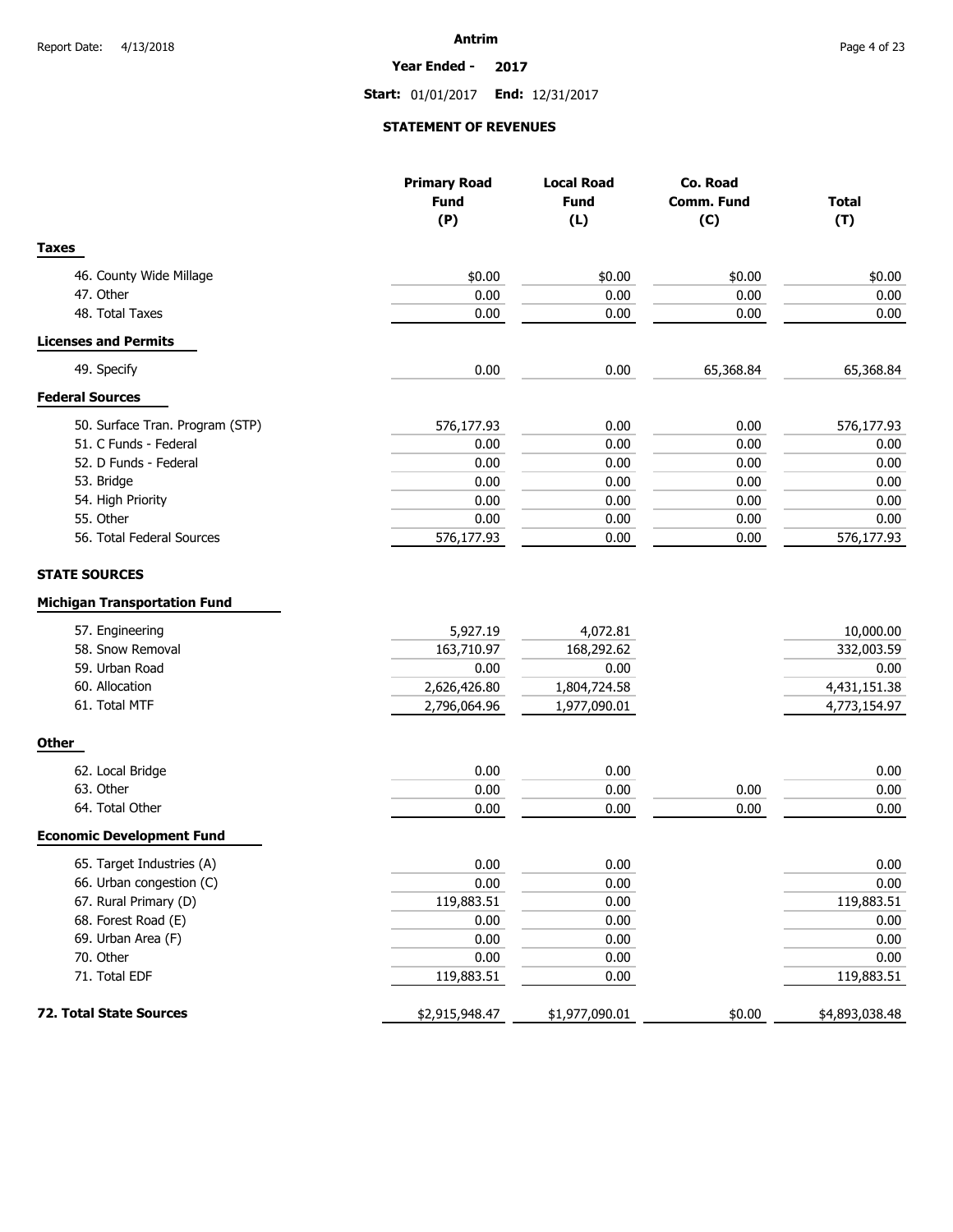**Year Ended - 2017**

**Start:** 01/01/2017 **End:** 12/31/2017

# **STATEMENT OF REVENUES**

|                                        | <b>Primary Road</b> | <b>Local Road</b>  | Co. Road          |                     |
|----------------------------------------|---------------------|--------------------|-------------------|---------------------|
|                                        | <b>Fund</b><br>(P)  | <b>Fund</b><br>(L) | Comm. Fund<br>(C) | <b>Total</b><br>(T) |
|                                        |                     |                    |                   |                     |
| <b>Contributions From Local Units</b>  |                     |                    |                   |                     |
| 73. City and Village                   | \$0.00              | \$0.00             | \$0.00            | \$0.00              |
| 74. Township Contr.                    | 396,051.97          | 1,150,707.60       | 0.00              | 1,546,759.57        |
| 75. Other                              | 924,994.73          | 0.00               | 164,647.82        | 1,089,642.55        |
| 76. Total Contributions                | 1,321,046.70        | 1,150,707.60       | 164,647.82        | 2,636,402.12        |
| <b>Charges for Service</b>             |                     |                    |                   |                     |
| 77. Trunkline Maintenance              | 0.00                |                    | 902,330.24        | 902,330.24          |
| 78. Trunkline Non-maintenance          | 0.00                |                    | 52,443.36         | 52,443.36           |
| 79. Salvage Sales                      | 0.00                | 0.00               | 3,707.11          | 3,707.11            |
| 80. Other                              | 0.00                | 0.00               | 0.00              | 0.00                |
| 81. Total Charges                      | 0.00                | 0.00               | 958,480.71        | 958,480.71          |
| <b>Interest and Rents</b>              |                     |                    |                   |                     |
| 82. Interest Earned                    | 471.55              | 8.10               | 2,758.99          | 3,238.64            |
| 83. Property Rentals                   | 0.00                | 0.00               | 0.00              | 0.00                |
| 84. Total Interest/Rents               | 471.55              | 8.10               | 2,758.99          | 3,238.64            |
| <b>Other</b>                           |                     |                    |                   |                     |
| 85. Special Assessments                | 0.00                | 0.00               | 0.00              | 0.00                |
| 86. Land and Bldg. Sales               | 0.00                | 0.00               | 0.00              | 0.00                |
| 87. Sundry Refunds                     | 0.00                | 0.00               | 0.00              | 0.00                |
| 88. Gain (Loss) Equip. Disp.           | 0.00                | 0.00               | 22,890.00         | 22,890.00           |
| 89. Contributions from Private Sources | 0.00                | 0.00               | 0.00              | 0.00                |
| 90. Other                              | 0.00                | 0.00               | 0.00              | 0.00                |
| 91. Total Other                        | 0.00                | 0.00               | 22,890.00         | 22,890.00           |
| <b>Other Financing Sources</b>         |                     |                    |                   |                     |
| 92. County Appropriation               | 0.00                | 0.00               | 0.00              | 0.00                |
| 93. Bond Proceeds                      | 0.00                | 0.00               | 0.00              | 0.00                |
| 94. Note Proceeds                      | 0.00                | 0.00               | 0.00              | 0.00                |
| 95. Inst. Purch./Leases                | 0.00                | 0.00               | 0.00              | 0.00                |
| 96. Total Other Fin. Sources           | 0.00                | 0.00               | 0.00              | 0.00                |
| <b>97. TOTAL REVENUE AND OTHER</b>     |                     |                    |                   |                     |
| <b>FINANCING SOURCES</b>               | \$4,813,644.65      | \$3,127,805.71     | \$1,214,146.36    | \$9,155,596.72      |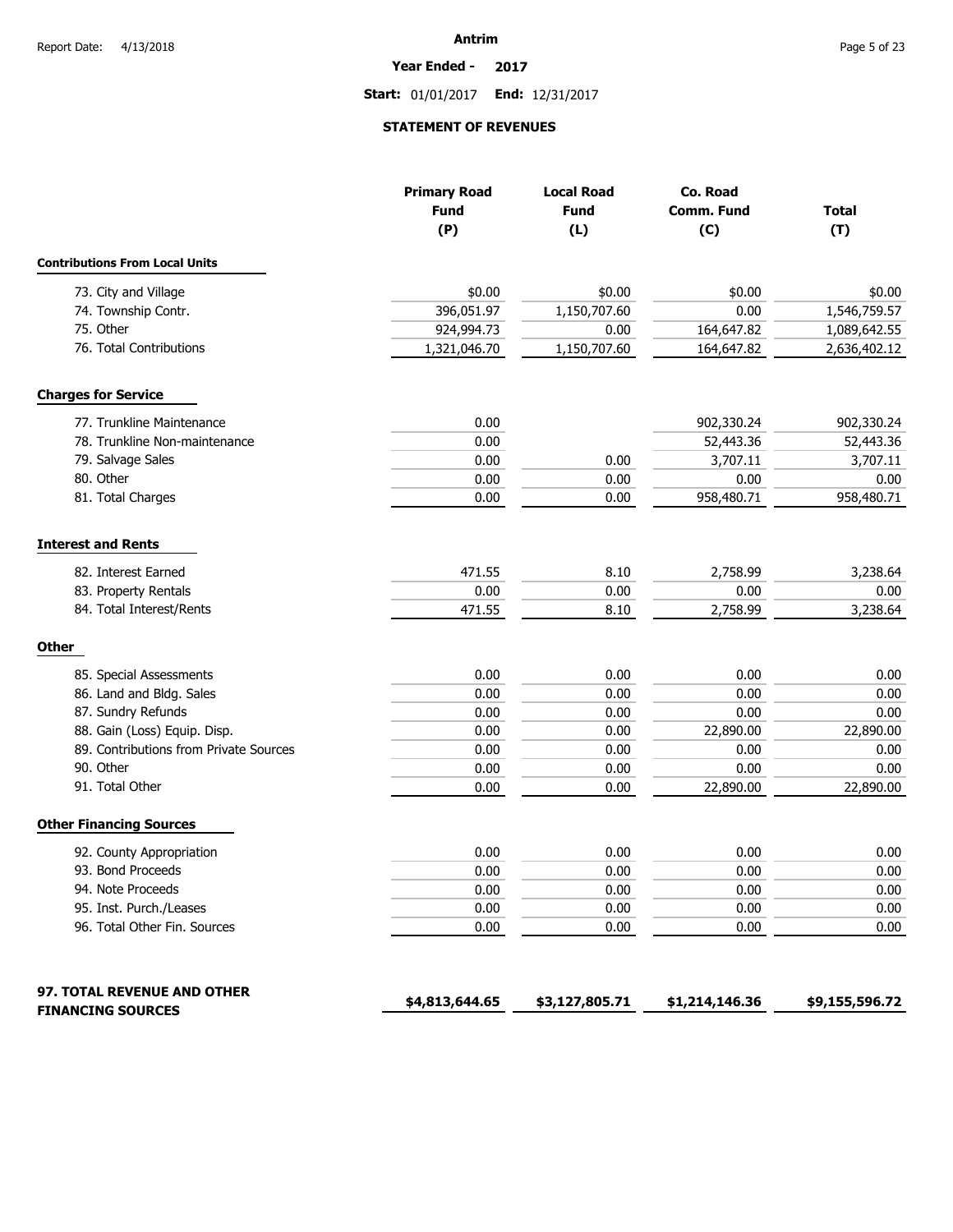#### **Year Ended - 2017**

**Start:** 01/01/2017 **End:** 12/31/2017

# **STATEMENT OF EXPENDITURES**

|                                                            | <b>Primary Road</b><br><b>Fund</b><br>(P) | <b>Local Road</b><br><b>Fund</b><br>(L) | Co. Road<br>Comm. Fund<br>(C) | <b>Total</b><br>(T) |
|------------------------------------------------------------|-------------------------------------------|-----------------------------------------|-------------------------------|---------------------|
| <b>Construction/Capacity Improvement</b>                   |                                           |                                         |                               |                     |
| 98. Roads                                                  | \$0.00                                    | \$0.00                                  |                               | \$0.00              |
| 99. Structures                                             | 0.00                                      | 0.00                                    |                               | 0.00                |
| 100. Roadside Parks                                        | 0.00                                      | 0.00                                    |                               | 0.00                |
| 101. Special Assessments                                   | 0.00                                      | 0.00                                    |                               | 0.00                |
| 102. Other                                                 | 0.00                                      | 0.00                                    |                               | 0.00                |
| 103. Total Construction/Cap. Imp.                          | 0.00                                      | 0.00                                    |                               | 0.00                |
| <b>Preservation - Structural Improvements</b>              |                                           |                                         |                               |                     |
| 104. Roads                                                 | 209,637.14                                | 816,120.86                              |                               | 1,025,758.00        |
| 105. Structures                                            | 1,150,099.51                              | 44,661.97                               |                               | 1,194,761.48        |
| 106. Safety Projects                                       | 0.00                                      | 0.00                                    |                               | 0.00                |
| 107. Roadside Parks                                        | 0.00                                      | 0.00                                    |                               | 0.00                |
| 108. Special Assessments                                   | 0.00                                      | 0.00                                    |                               | 0.00                |
| 109. Other                                                 | 0.00                                      | 0.00                                    |                               | 0.00                |
| 110. Total Preservation - Struct. Imp.                     | 1,359,736.65                              | 860,782.83                              |                               | 2,220,519.48        |
| <b>Maintenence</b>                                         |                                           |                                         |                               |                     |
| 111. Roads                                                 | 1,593,207.29                              | 1,534,708.22                            |                               | 3,127,915.51        |
| 112. Structures                                            | 8,032.50                                  | 3,616.45                                |                               | 11,648.95           |
| 113. Roadside Parks                                        | 0.00                                      | 0.00                                    |                               | 0.00                |
| 114. Winter Maintenance                                    | 625,441.74                                | 642,981.56                              |                               | 1,268,423.30        |
| 115. Traffic Control                                       | 36,592.16                                 | 38,459.73                               |                               | 75,051.89           |
| 116. Total Maintenance                                     | 2,263,273.69                              | 2,219,765.96                            |                               | 4,483,039.65        |
| 117. Total Construction., Preservation And<br>Maintenance. | 3,623,010.34                              | 3,080,548.79                            |                               | 6,703,559.13        |
| <b>Other</b>                                               |                                           |                                         |                               |                     |
| 118. Trunkline Maintenance                                 | 0.00                                      |                                         | 812,477.24                    | 812,477.24          |

| <b>ITO.</b> THUIKIIKE MAINENANCE | v.vv           |                | 012, 177. 27   | 012, 177. 27   |
|----------------------------------|----------------|----------------|----------------|----------------|
| 119. Trunkline Non-maintenance   | 0.00           |                | 52,433.37      | 52,433.37      |
| 120. Administrative Expense      | 235,546.39     | 200,278.80     |                | 435,825.19     |
| 121. Equipment - Net             | 48,631.43      | 114,064.57     | 37,832.84      | 200,528.84     |
| 122. Capital Outlay - Net        | 0.00           | 0.00           | 98,263.39      | 98,263.39      |
| 123. Debt Principal Payment      | 0.00           | 0.00           | 0.00           | 0.00           |
| 124. Interest Expense            | 0.00           | 0.00           | 0.00           | 0.00           |
| 125. Drain Assessment            | 0.00           | 0.00           | 0.00           | 0.00           |
| 126. Other                       | 0.00           | 0.00           | 0.00           | 0.00           |
| 127. Total Other                 | 284,177.82     | 314,343.37     | 1,001,006.84   | 1,599,528.03   |
| 128. Total Expenditures          | \$3,907,188.16 | \$3,394,892.16 | \$1,001,006.84 | \$8,303,087.16 |
|                                  |                |                |                |                |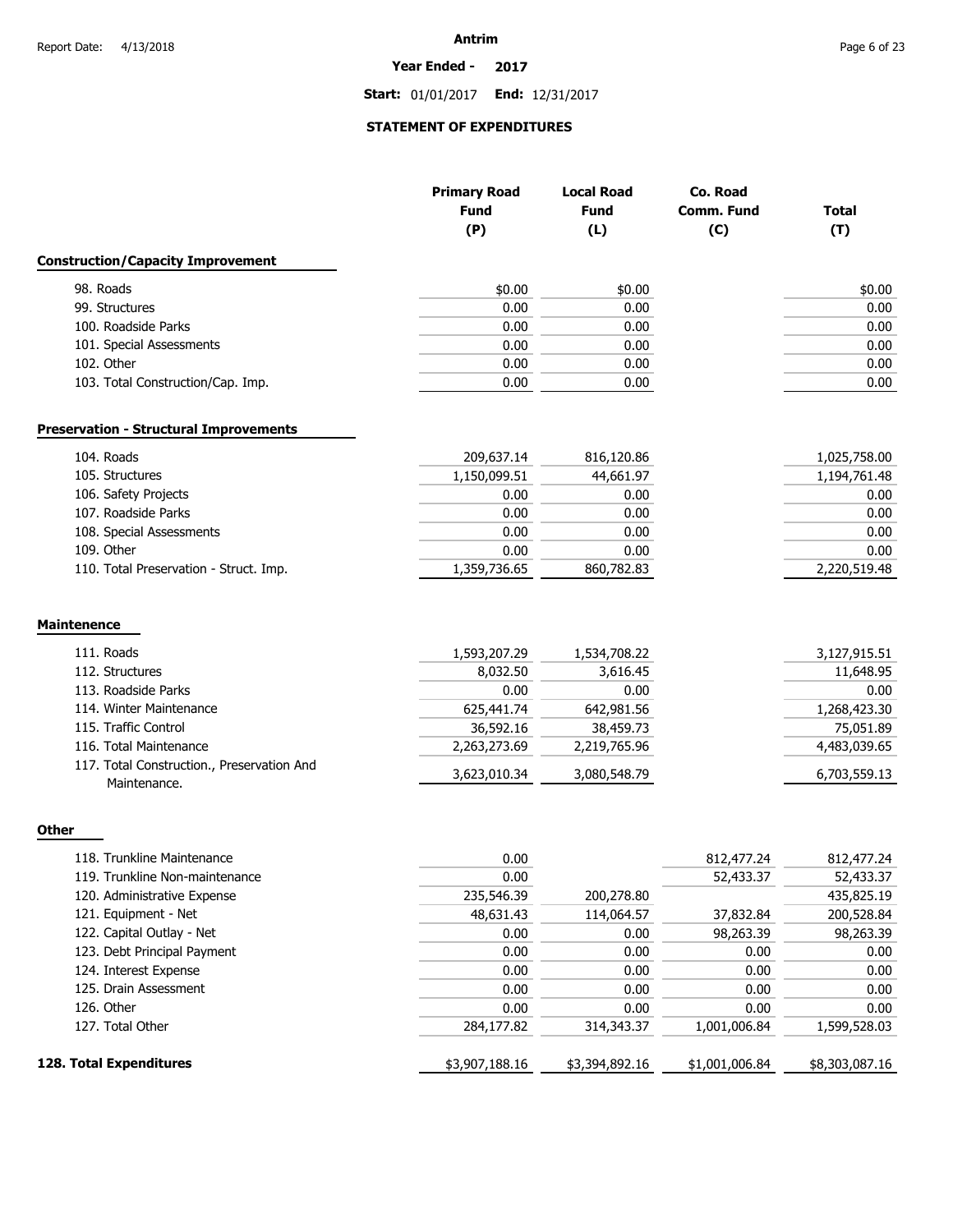#### **Year Ended - 2017**

**Start:** 01/01/2017 **End:** 12/31/2017

# **STATEMENT OF CHANGES IN FUND BALANCES**

|                                                                                           | <b>Primary Road</b><br><b>Fund</b><br>(P) | <b>Local Road</b><br><b>Fund</b><br>(L) | Co. Road<br>Comm. Fund<br>(C) | <b>Total</b><br>(T) |
|-------------------------------------------------------------------------------------------|-------------------------------------------|-----------------------------------------|-------------------------------|---------------------|
| 129. Total Revenues And Other                                                             |                                           |                                         |                               |                     |
| <b>Financing Sources</b>                                                                  | \$4,813,644.65                            | \$3,127,805.71                          | \$1,214,146.36                | \$9,155,596.72      |
| 130. Total Expenditures                                                                   | 3,907,188.16                              | 3,394,892.16                            | 1,001,006.84                  | 8,303,087.16        |
| 131. Excess of Revenues Over<br>(Under) Expenditures                                      | 906,456.49                                | (267,086.45)                            | 213,139.52                    | 852,509.56          |
| 132. Optional Transfers<br>132 a. Primary to Local (50%)<br>132 b. Local to Primary (15%) | (266,000.00)<br>0.00                      | 266,000.00<br>0.00                      |                               | 0.00<br>0.00        |
| 133. Emergency Transfers<br>(Local to Primary)                                            | 0.00                                      | 0.00                                    |                               | 0.00                |
| 134. Total Optional Transfers                                                             | (266,000.00)                              | 266,000.00                              |                               | 0.00                |
| 135. Excess of Revenues and<br>Other Sources Over (Under)<br>Expenditures and Other Uses  | 640,456.49                                | (1,086.45)                              | 213,139.52                    | 852,509.56          |
| 136. Beginning Fund                                                                       | 246,714.91                                | 4,232.33                                | 1,443,372.79                  | 1,694,320.03        |
| 137. Adjustment                                                                           | 0.00                                      | 0.00                                    | 0.00                          | 0.00                |
| 138. Beginning Fund<br><b>Balance Restated</b>                                            | 246,714.91                                | 4,232.33                                | 1,443,372.79                  | 1,694,320.03        |
| 139. Interfund Transfer(County<br>to Primary and/or Local)                                | 0.00                                      | 0.00                                    | 0.00                          | 0.00                |
| 140. Ending Fund Balance                                                                  | \$887,171.40                              | \$3,145.88                              | \$1,656,512.31                | \$2,546,829.59      |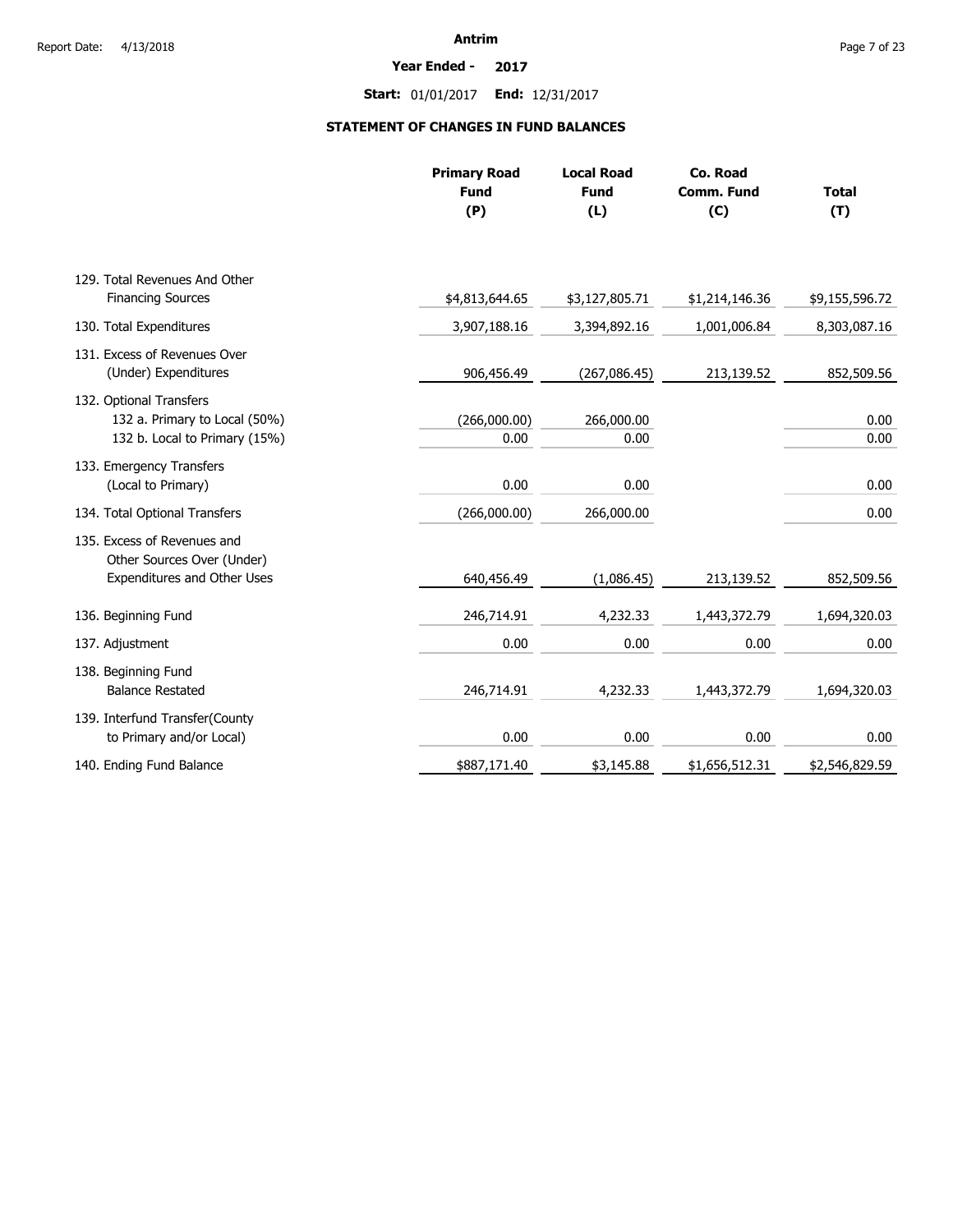**Year Ended - 2017**

**Start:** 01/01/2017 **End:** 12/31/2017

# **EQUIPMENT EXPENSE**

### Direct Equipment Expense

| 141. Labor and Fringe Benefits  |                   | \$267,305.46 |              |
|---------------------------------|-------------------|--------------|--------------|
| 142. Depreciation               |                   | 718,133.27   |              |
| 143. Other                      |                   | 301,820.77   |              |
|                                 | 144. Total Direct |              | 1,287,259.50 |
| 145. Indirect Equipment Expense |                   |              | 549,992.01   |
| Operating Equipment Expense     |                   |              |              |
| 146. Labor and Fringe Benefits  |                   | 0.00         |              |
| 147. Operating Expenses         |                   | 267,066.04   |              |
|                                 |                   |              |              |

**148. Total Operating**

\$267,066.04

**149. TOTAL EQUIPMENT EXPENSE**

\$2,104,317.55

# **Equipment Rental Credits:**

|                                            | <b>Primary</b> | Local        | County     | <b>Total</b> |
|--------------------------------------------|----------------|--------------|------------|--------------|
| 150. Construction/Capacity Improvement     | 0.00           | 0.00         |            | 0.00         |
| 151. Preservation - Structural Improvement | 15,304.25      | 195,629.93   |            | 210,934.18   |
| 152. Maintenance                           | 446,394.77     | 887,280,80   |            | 1,333,675.57 |
| 153. Inventory Operations                  | 0.00           | 0.00         | 16,147.70  | 16,147.70    |
| <b>154. MDOT</b>                           | 0.00           |              | 314,198.70 | 314,198.70   |
| 155. Other Reimbursable Charges            | 0.00           | 0.00         | 9,147.38   | 9,147.38     |
| 156. All Other Charges                     | 0.00           | 0.00         | 19,685.18  | 19,685.18    |
| 157. Total Equipment Rental Credits        | 461,699.02     | 1,082,910.73 | 359,178.96 | 1,903,788.71 |
|                                            | (A)            | (B)          | (C)        | (D)          |
| 158. (Gain) or Loss on Usage of Equipment  |                |              |            | 200,528.84   |

# **PRORATION OF EQUIPMENT USAGE GAIN OR LOSS**

# (Net Equipment Expense)

| 159. Equipment Rental Credits         | \$461,699.02 | \$1,082,910.73 | \$359,178.96 | \$1,903,788.71 |
|---------------------------------------|--------------|----------------|--------------|----------------|
|                                       | (A)          | (B)            | (C)          | (D)            |
| 160. Percent of Total                 | 24.25 %      | 56.88 %        | 18.87 %      | 100.00 %       |
| 161. Prorated Total Equipment Expense | 510,330.45   | 1,196,975.30   | 397,011.80   | 2,104,317.55   |
| 162. Prorated Gain/Loss On Usage      | 48,631.43    | 114,064.57     | 37,832.84    | 200,528.84     |
| (Net Equipment Expense)               |              |                |              |                |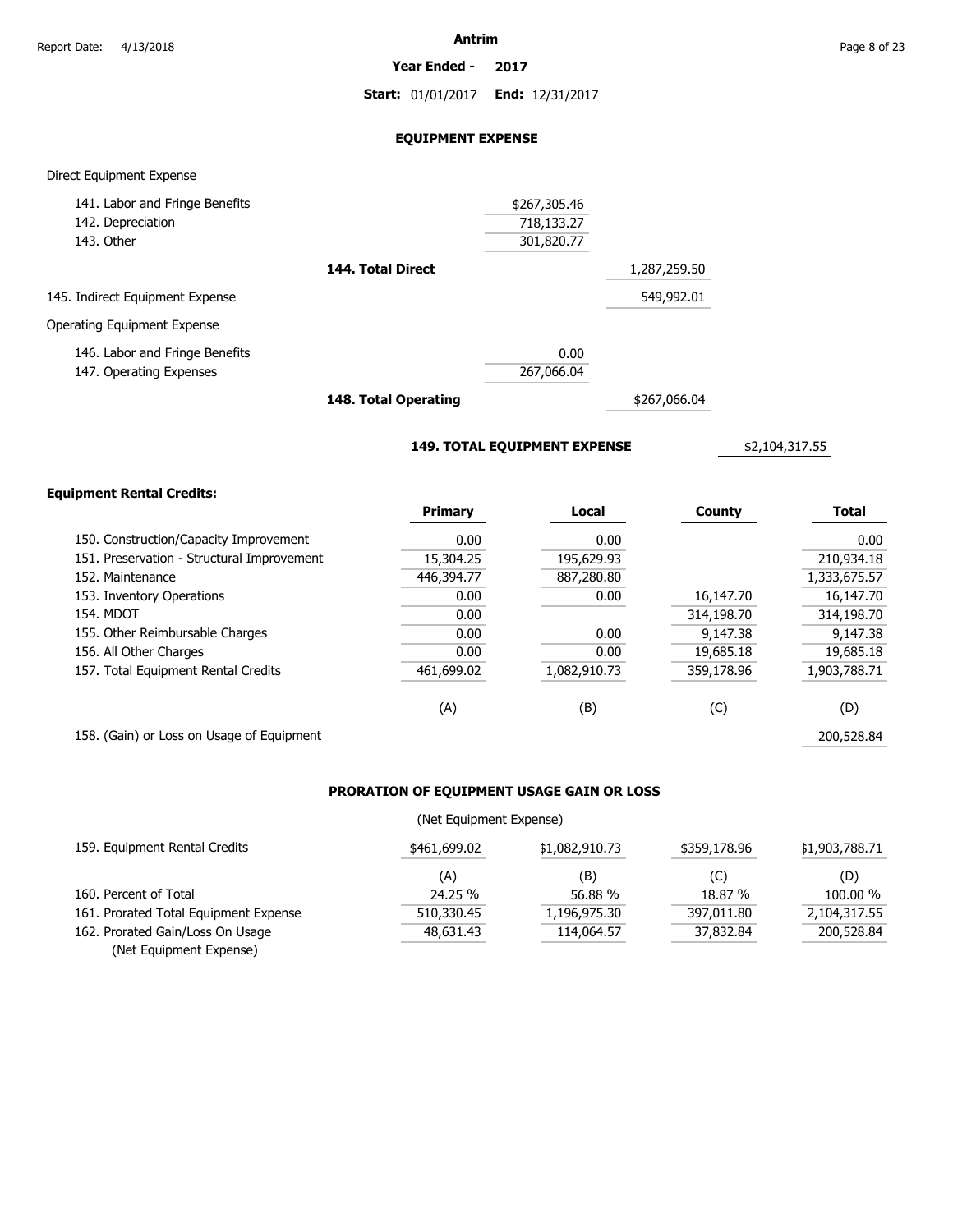# **Year Ended - 2017**

**Start:** 01/01/2017 **End:** 12/31/2017

# **DISTRIBUTIVE EXPENSE - FRINGE BENEFITS**

|                                         | <b>Total Labor</b> |                           | <b>Distributive</b> |
|-----------------------------------------|--------------------|---------------------------|---------------------|
|                                         | <b>Charge</b>      |                           | Calc.               |
| 163. Primary Construction/Cap. Imp.     | \$0.00             |                           | \$0.00              |
| 164. Primary Preservation - Struct Imp. | 29,173.36          |                           | 38,222.85           |
| 165. Primary Maintenance                | 238,907.09         |                           | 313,015.36          |
| 166. Local Construction/Cap. Imp.       | 0.00               |                           | 0.00                |
| 167. Local Preservation - Struct. Imp.  | 79,844.84          |                           | 104,612.47          |
| 168. Local Maintenance                  | 330,841.49         |                           | 433,467.53          |
| 169. Inventory                          | 4,291.03           |                           | 0.00                |
| 170. Equipment Expense - Direct         | 115,706.76         |                           | 151,598.70          |
| 171. Equipment Expense - Indirect       | 101,270.04         |                           | 132,683.71          |
| 172. Equipment Expense - Operating      | 0.00               |                           | 0.00                |
| 173. Administration                     | 195,815.50         |                           | 226,614.63          |
| 174. State Trunkline Maintenance        | 192,789.49         |                           |                     |
| 175. Sundry Account Rec.                | 18,759.72          |                           |                     |
| 176. Capital Outlay                     | 1,694.73           |                           | 2,220.44            |
| 177. Other                              | 406,542.54         |                           | 89,730.43           |
| 178. Total Payroll                      | \$1,715,636.59     |                           |                     |
| 179. Less Applicable Payroll            | 0.00               |                           |                     |
| 180. Total Applicable Labor Cost        | \$1,715,636.59     | <b>Total Distributive</b> | \$1,492,166.12      |

|                                 | 709-714<br><b>Vacation</b><br><b>Holiday</b><br><b>Sick Leave</b><br>Longevity | 719<br><b>Workers</b><br>Comp.<br><b>Insurance</b> | $715 - 718$<br>Soc. Sec.<br><b>Retirement</b> | 716<br>Health<br><b>Insurance</b> | 717<br>Life and<br><b>Disability</b><br><b>Insurance</b> | 720 - 725<br><b>Other</b> | <b>Distributive</b><br><b>Total Calc.</b> |
|---------------------------------|--------------------------------------------------------------------------------|----------------------------------------------------|-----------------------------------------------|-----------------------------------|----------------------------------------------------------|---------------------------|-------------------------------------------|
| 181. Total Fringe Benefits      | \$170,116.21                                                                   | \$42,920.58                                        | \$909,664.53                                  | \$574,873.28                      | \$21,052.41                                              | \$0.00                    | \$1,718,627.01                            |
| 182. Less: Benefits Recovered   | (22, 415.96)                                                                   | (5,655.58)                                         | (119, 865.12)                                 | (75, 750.19)                      | (2,774.04)                                               | 0.00                      | (226,460.89)                              |
| 183. Less: Refunds              | 0.00                                                                           | 0.00                                               | 0.00                                          | 0.00                              | 0.00                                                     | 0.00                      | 0.00                                      |
| 184. Benefits to be Distributed | 147,700.25                                                                     | 37,265.00                                          | 789,799.41                                    | 499,123.09                        | 18,278.37                                                | 0.00                      | 1,492,166.12                              |
| 185. Applicable Labor Cost      | 965,924.52                                                                     | 1,161,740.02                                       | 1,161,740.02                                  | 1,161,740.02                      | 1,161,740.02                                             | 0.00                      |                                           |
| 186. Factor                     | 0.152911                                                                       | 0.032077                                           | 0.679842                                      | 0.429634                          | 0.015734                                                 | 0.000000                  | 1.310198                                  |
|                                 |                                                                                |                                                    |                                               |                                   |                                                          |                           |                                           |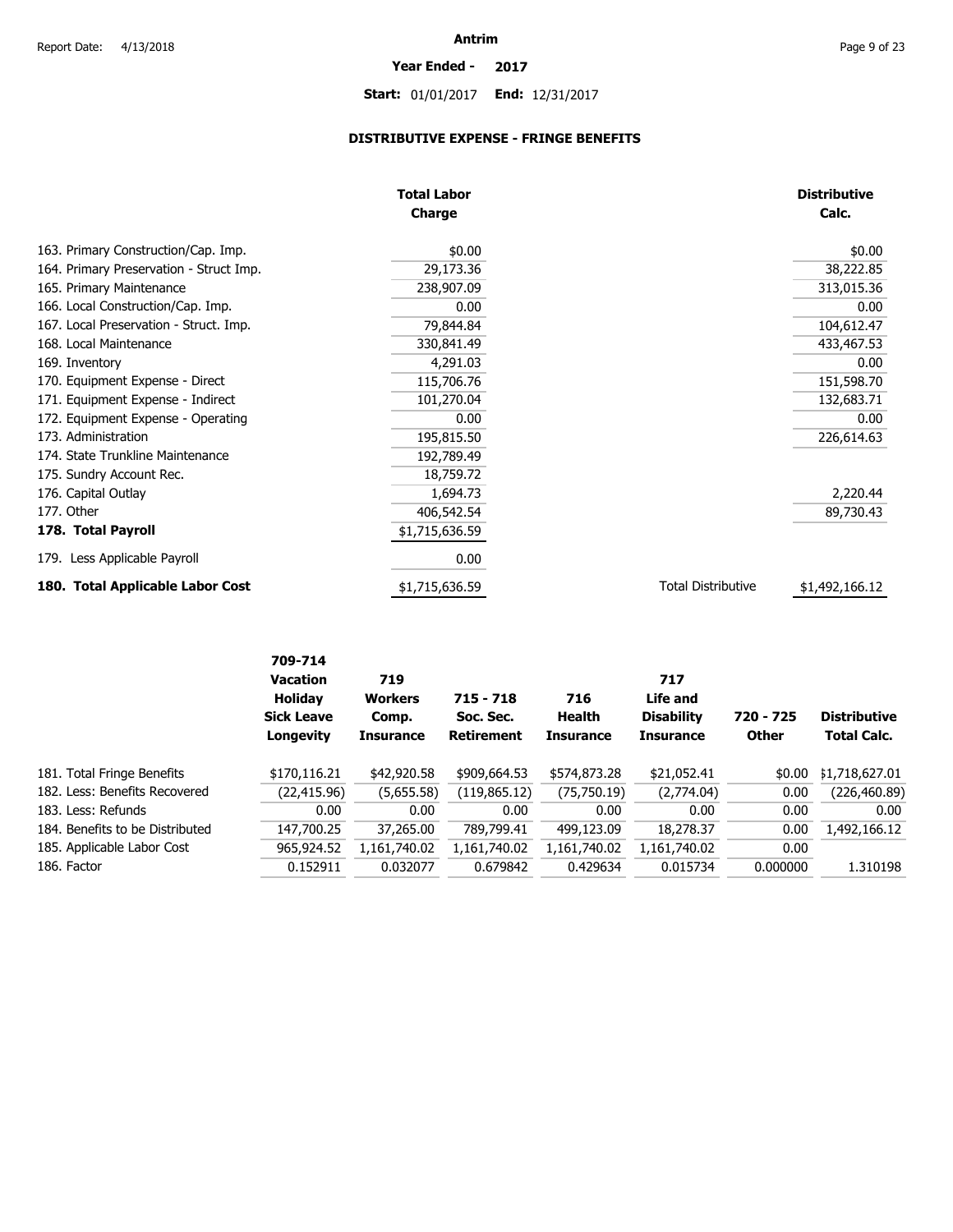**Year Ended - 2017**

**Start:** 01/01/2017 **End:** 12/31/2017

# **DISTRIBUTIVE EXPENSE - OVERHEAD**

**Account No. 705 - 957** 

|                                         | Cost of<br><b>Operations</b> | <b>Distributed</b><br><b>Total</b> |
|-----------------------------------------|------------------------------|------------------------------------|
| 187. Primary Construction/Cap. Imp.     | \$0.00                       | \$0.00                             |
| 188. Primary Preservation - Struct Imp. | 1,353,550.92                 | 6,185.73                           |
| 189. Primary Maintenance                | 2,252,977.58                 | 10,296.11                          |
| 190. Local Construction/Cap. Imp.       | 0.00                         | 0.00                               |
| 191. Local Preservation - Struct. Imp.  | 856,866.95                   | 3,915.88                           |
| 192. Local Maintenance                  | 2,209,681.25                 | 10,084.71                          |
| 193. Other                              | 0.00                         | 0.00                               |
| 194. TOTAL                              | \$6,673,076.70               | \$30,482.43                        |

| 790               | 791              |              | 716              |              |             |
|-------------------|------------------|--------------|------------------|--------------|-------------|
| <b>Small</b>      | <b>Inventory</b> | 882          | Health           |              |             |
| <b>Road Tools</b> | Adjustment       | Liability    | <b>Insurance</b> | <b>Other</b> | Total       |
| 6,185.60          | (108, 136.53)    | (35, 162.00) | 159,795.41       | 7.799.95     | \$30,482.43 |
| 6,673,076.70      | 6,673,076.70     | 6,673,076.70 | 6,673,076,70     | 6,673,076.70 |             |
| 0.000927          | (0.016205)       | (0.005269)   | 0.023946         | 0.001169     | \$0.004568  |
|                   |                  |              |                  |              |             |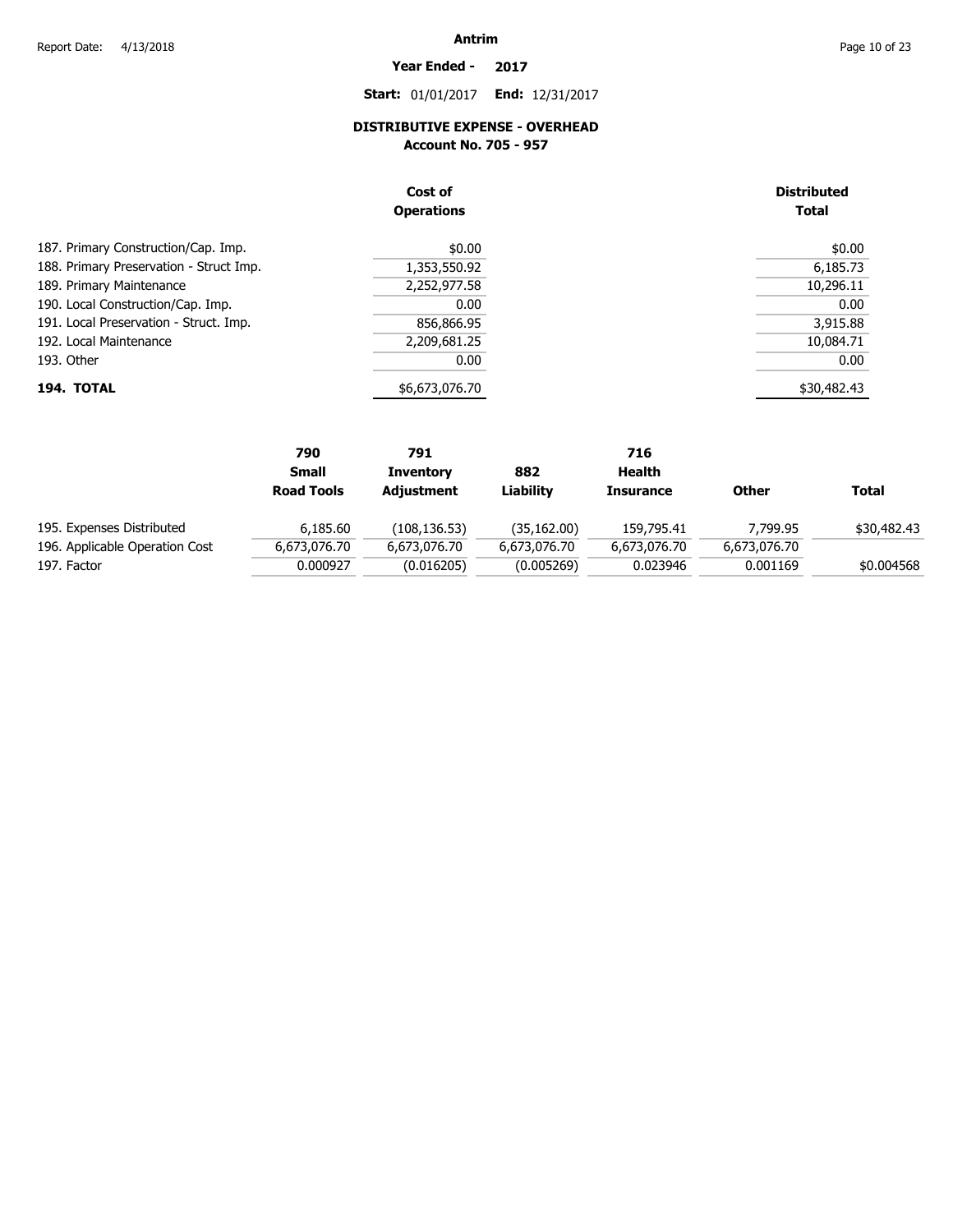#### **Year Ended - 2017**

# **Start:** 01/01/2017 **End:** 12/31/2017

# **ANALYSIS OF CONSTRUCTION AND MAINTENANCE**

Optional for noncontract counties

|                            |                | <b>Performed by County</b> |                | <b>Performed by Contractor</b> |                | <b>Totals</b>  |  |
|----------------------------|----------------|----------------------------|----------------|--------------------------------|----------------|----------------|--|
|                            | <b>Primary</b> | Local                      | Primary        | Local                          | Primary        | Local          |  |
| 198. Constr/Cap. Imp.      | \$0.00         | \$0.00                     | \$0.00         | \$0.00                         | \$0.00         | \$0.00         |  |
| 199. Preser - Struct. Imp. | 33,955.14      | 220,101.86                 | 1,325,781.51   | 640,680.97                     | 1,359,736.65   | 860,782.83     |  |
| 200. Special Assessment    | 0.00           | 0.00                       | 0.00           | 0.00                           | 0.00           | 0.00           |  |
| 201. Maintenance           | 1,425,919,69   | 1,815,356.96               | 837,354.00     | 404,409.00                     | 2,263,273.69   | 2,219,765.96   |  |
| 202. Total                 | \$1,459,874.83 | \$2,035,458.82             | \$2,163,135.51 | \$1,045,089.97                 | \$3,623,010.34 | \$3,080,548.79 |  |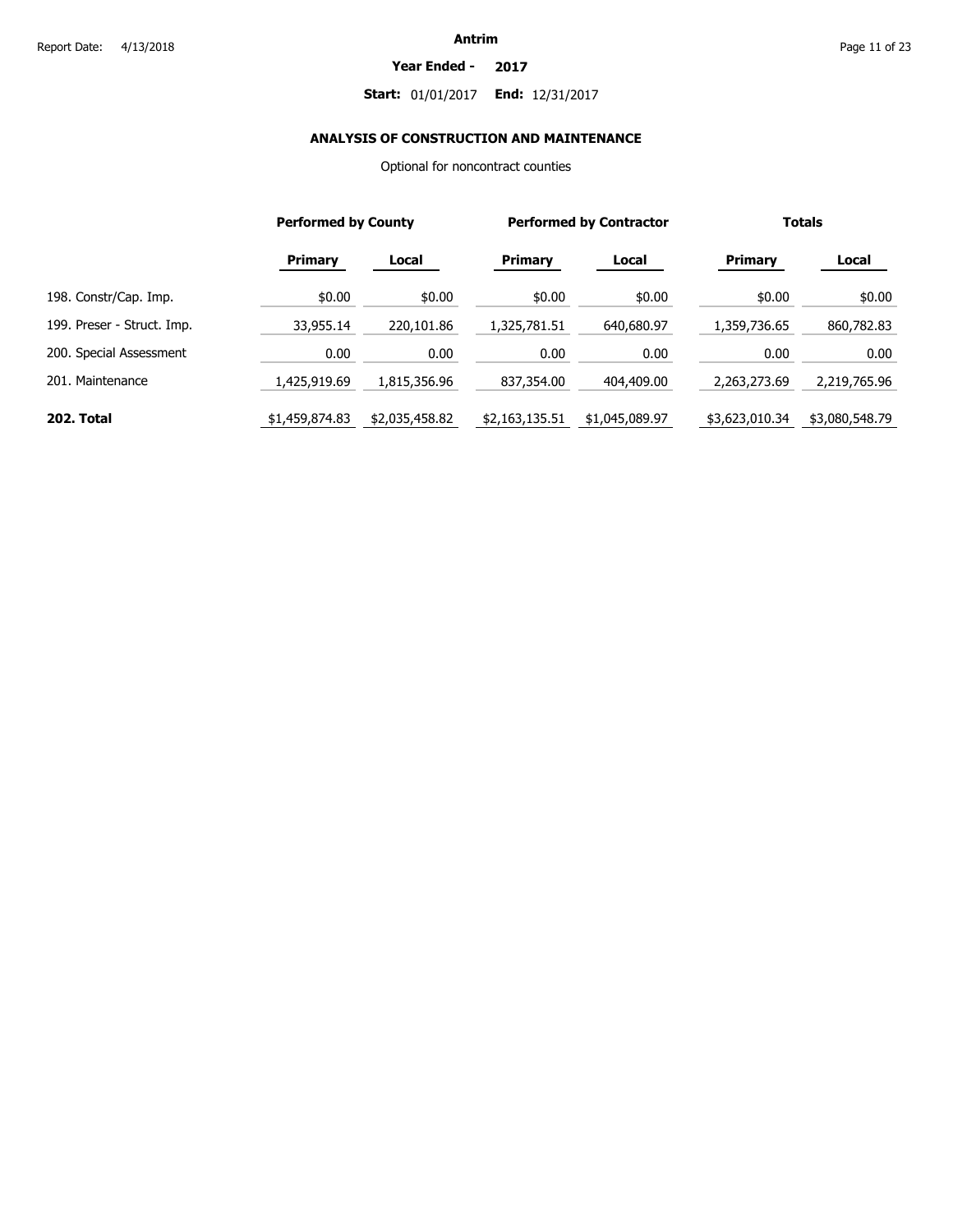#### **Year Ended - 2017**

**Start:** 01/01/2017 **End:** 12/31/2017

# **ANALYSIS OF ACCOUNTS RECEIVABLE**

Optional for noncontract counties

|                                    | <b>Trunkline</b>   | <b>MDOT</b>  |
|------------------------------------|--------------------|--------------|
|                                    | <b>Maintenance</b> | <b>Other</b> |
| 203. Labor                         | \$182,674.18       | \$10,114.71  |
| 204. Fringe Benefits               | 191,808.49         | 10,621.07    |
| 205. Equipment Rental              | 294,157.54         | 20,041.16    |
| 206. Materials                     | 61,815.38          | 7,549.37     |
| 207. Handling Charges              | 0.00               | 0.00         |
| 208. Overhead                      | 82,021.65          | 4,107.06     |
| 209. Other                         | 0.00               | 0.00         |
| 210. Total Charges for Current Yea | \$812,477.24       | \$52,433.37  |
| 211. Beginning Balance             | 217,093.41         | 709.16       |
| 212. Sub-Total                     | 1,029,570.65       | 53,142.53    |
| 213. Less Credits                  | (838,070.20)       | (52,750.71)  |
| 214. Ending Balance                | \$191,500.45       | \$391.82     |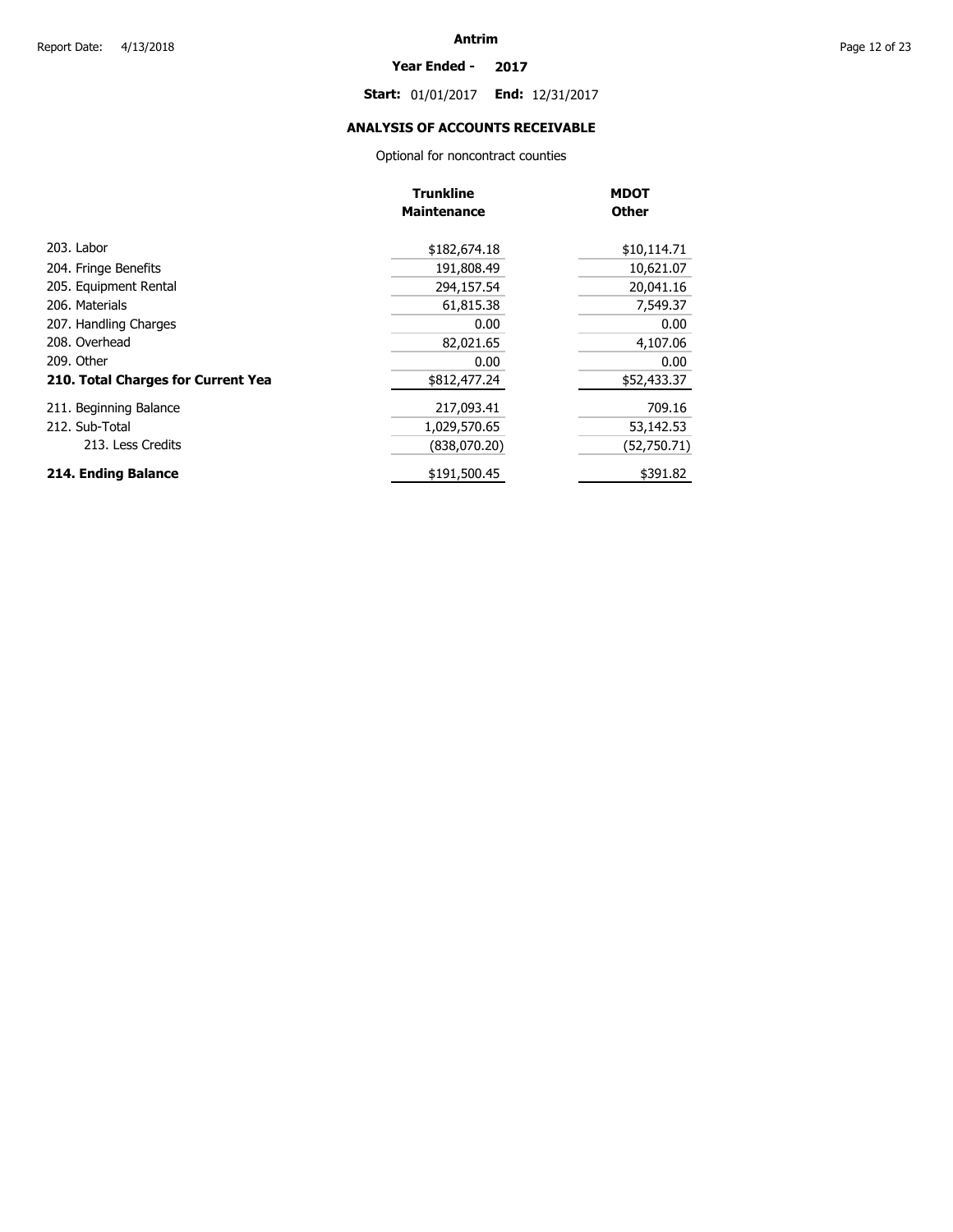#### **Year Ended - 2017**

**Start:** 01/01/2017 **End:** 12/31/2017

# **SCHEDULE OF CAPITAL OUTLAY**

| 215. Land and Improvements (971 - 974) | \$0.00       |
|----------------------------------------|--------------|
| 216. Buildings (975)                   | 0.00         |
| 217. Equipment Road (976, 981)         | 865,269.15   |
| 218. Equipment Shop (977)              | 0.00         |
| 219. Equipment Engineers (978)         | 0.00         |
| 220. Yard and Storage Equipment (979)  | 0.00         |
| 221. Equipment Office (980)            | 45,618.16    |
| 222. Depletable Assets (987)           | 0.00         |
| 223. Total Capital Outlay:             | \$910,887.31 |

|                                           | <b>Primary</b> | Local  | County        | <b>Total</b>  |
|-------------------------------------------|----------------|--------|---------------|---------------|
| 224. Total Capital Outlay:                | 0.00           | 0.00   | 910,887.31    | 910,887.31    |
| 225. Less: Equipment Retirements 689      | 0.00           | 0.00   | 0.00          | 0.00          |
| 226. Sub-total                            | 0.00           | 0.00   | 910.887.31    | 910,887.31    |
| 227. Less: Depreciation and Depletion 968 | 0.00           | 0.00   | (812, 623.92) | (812, 623.92) |
| 228. Net Capital Outlay Expenditure       | \$0.00         | \$0.00 | \$98,263.39   | \$98,263.39   |

# **DISTRIBUTION OF GAIN OR LOSS ON DISPOSAL OF ASSETS**

| Primary  | Local  | County       | Total        |
|----------|--------|--------------|--------------|
|          |        |              |              |
| 0.00     | 0.00   | 3,407,329.53 | 3,407,329.53 |
| $0.00\%$ | 0.00 % | 100.00<br>%  | 100.00 %     |
| 0.00     | 0.00   | 22,890.00    | 22,890.00    |
|          |        |              |              |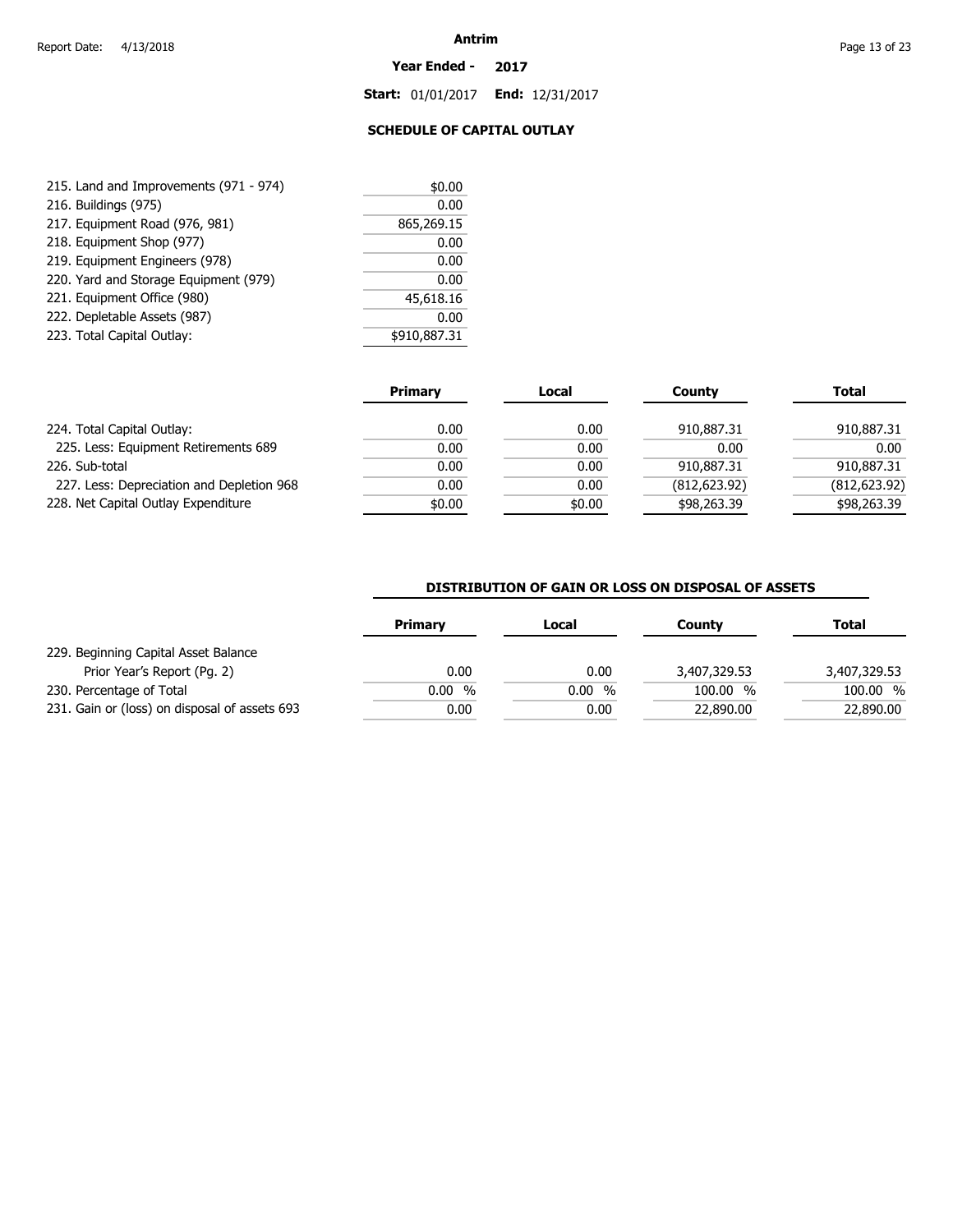#### **Year Ended - 2017**

**Start:** 01/01/2017 **End:** 12/31/2017

# **MAINTENANCE EXPENDITURES - 90% OF MTF RETURNS**

(For Compliance with Section 12(16) of Act 51)

|                                                           | <b>Primary</b>   | Local            |                |  |
|-----------------------------------------------------------|------------------|------------------|----------------|--|
|                                                           | <b>Road Fund</b> | <b>Road Fund</b> | <b>Total</b>   |  |
| 232. Michigan Transportation Fund (MTF) Returns           |                  |                  | \$4,773,154.97 |  |
| <b>DEDUCTIONS</b>                                         |                  |                  |                |  |
| 233. Administrative Expense (from Page 5<br>Expenditures) |                  |                  | 435,825.19     |  |
| 234. Total Capital Outlay (from Capital Outlay)           |                  |                  | 910,887.31     |  |
| 235. Debt Principal Payment (from Page 5<br>Expenditures) |                  |                  | 0.00           |  |
| 236. Interest Expense (from Page 5 Expenditures)          |                  |                  | 0.00           |  |
| 236 a. Total Deductions                                   |                  |                  | 1,346,712.50   |  |
| 236 b. Adjusted MTF Returns                               |                  |                  | 3,426,442.47   |  |
| 237. Preser - Struct Imp (from Page 5 Expenditures)       | \$1,359,736.65   | \$860,782.83     | 2,220,519.48   |  |
| 238. Routine Maintenance (from Page 5 Expenditures)       | 2,263,273.69     | 2,219,765.96     | 4,483,039.65   |  |
| 239. Less Federal Aid for Preser - Struct Imp             | 0.00             | 0.00             | 0.00           |  |
| 240. TOTAL RD EXPENSE (Excluding Fed Aid)                 | 3,623,010.34     | 3,080,548.79     | 6,703,559.13   |  |
| 241. 90% of Adjusted MTF Returns                          |                  |                  | 3,083,798.22   |  |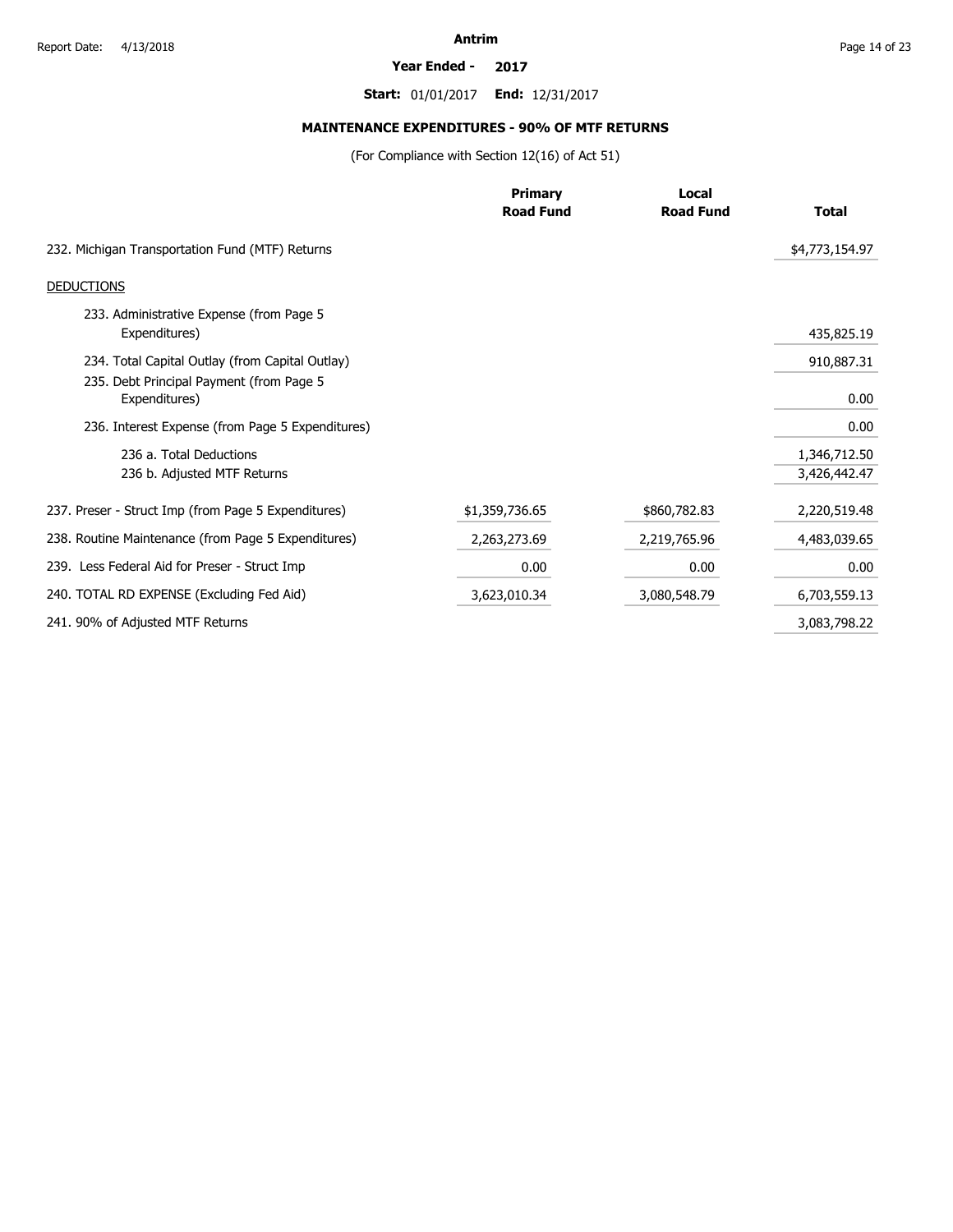**Year Ended - 2017**

# **Start:** 01/01/2017 **End:** 12/31/2017

# **TEN YEARS OF QUALIFIED EXPENDITURES FOR NON MOTORIZED IMPROVEMENTS**

(for Compliance with Section 10K of Act 51)

| <b>Fiscal Year</b> | 2008      | 2009       | 2010 | 2011      | 2012 |
|--------------------|-----------|------------|------|-----------|------|
| Expenditures (\$)  | 0.00      | 0.00       | 0.00 | 68,000.00 | 0.00 |
| <b>Fiscal Year</b> | 2013      | 2014       | 2015 | 2016      | 2017 |
| Expenditures (\$)  | 80,000.00 | 322,701.65 | 0.00 | 49,000.00 | 0.00 |

#### **242. TOTAL** \$519,701.65

Total must equal or exceed 1% of your Fiscal Year MTF returns multiplied by 10

 $4,773,154.97 \times .10 = 477,315.50$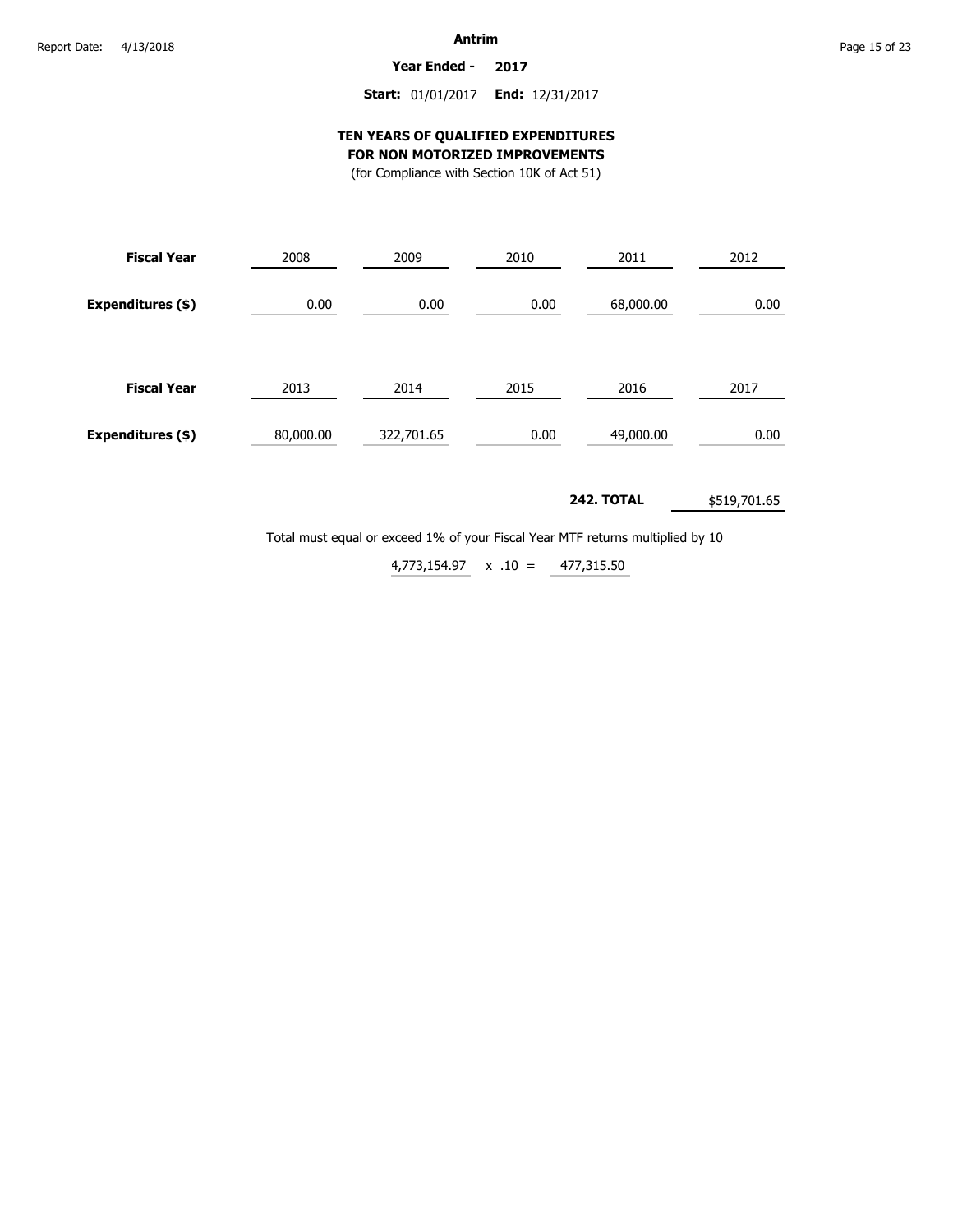#### **Year Ended - 2017**

**Start:** 01/01/2017 **End:** 12/31/2017

# **INDIRECT EQUIPMENT AND STORAGE EXPENSE Activity 511**

| <b>Account Number</b> | <b>Account Name</b>                           | <b>Amount Recorded</b> |
|-----------------------|-----------------------------------------------|------------------------|
| 707                   | Wages - Shop and Garage                       | \$101,270.04           |
| 712-724               | Fringe Benefits - Shop Employees              | 132,683.71             |
| 721                   | Drug Testing                                  | 3,223.25               |
| 728                   | Office Supplies - Shop                        | 0.00                   |
| 731                   | Janitor Supplies - Shop                       | 4,465.11               |
| 733                   | <b>Welding Supplies</b>                       | 4,073.20               |
| 734                   | Safety Supplies - Shop                        | 0.00                   |
| 736                   | <b>Tire Shop Supplies</b>                     | 0.00                   |
| 737                   | <b>Shop Supplies</b>                          | 18,768.91              |
| 791                   | Equipment Material/Parts Inventory Adjustment | 0.00                   |
| 801                   | Contractual Services - Shop                   | 0.00                   |
| 805                   | <b>Health Services</b>                        | 0.00                   |
| 806                   | <b>Laundry Services</b>                       | 11,232.23              |
| 807                   | Data Processing - Shop                        | 0.00                   |
| 810                   | Education Expense - Shop                      | 711.25                 |
| 850-859               | Communications - Shop                         | 4,059.10               |
| 861                   | Travel and Mileage - Shop Employees           | 0.00                   |
| 862                   | <b>Freight Costs</b>                          | 9.97                   |
| 875                   | Insurance - Shop Buildings                    | 37,726.10              |
| 876                   | Insurance - Boiler and Machine                | 0.00                   |
| 878                   | Insurance - Fleet                             | 43,064.00              |
| 883                   | Insurance - Underground Tank                  | 0.00                   |
| 921-923               | Utilities - Shop and Storage Buildings        | 46,106.70              |
| 931                   | <b>Buildings Repairs and Maintenance</b>      | 38,557.04              |
| 932                   | Yard and Storage Repairs and Maintenance      | 12,964.83              |
| 933                   | Shop Equipment Repairs and Maintenance        | 314.33                 |
| 934                   | Office Equipment Repairs and Maintenance      | 0.00                   |
| 941                   | Equipment Rental - Shop Pickup/Wrecker        | 0.00                   |
| 944-947               | Underground Storage Tank Expense              | 0.00                   |
| 956                   | Safety Expense - Shop                         | 8,203.39               |
| 968                   | Depreciation - Shop Building                  | 55,304.40              |
| 968                   | Depreciation - Storage Building               | 7,885.23               |
| 968                   | Depreciation - Shop Equipment                 | 10,459.25              |
| 968                   | Depreciation - Stockroom Expense              | 0.00                   |
| 707                   | Other:                                        | 8,909.97               |

**243. TOTAL** 

\$549,992.01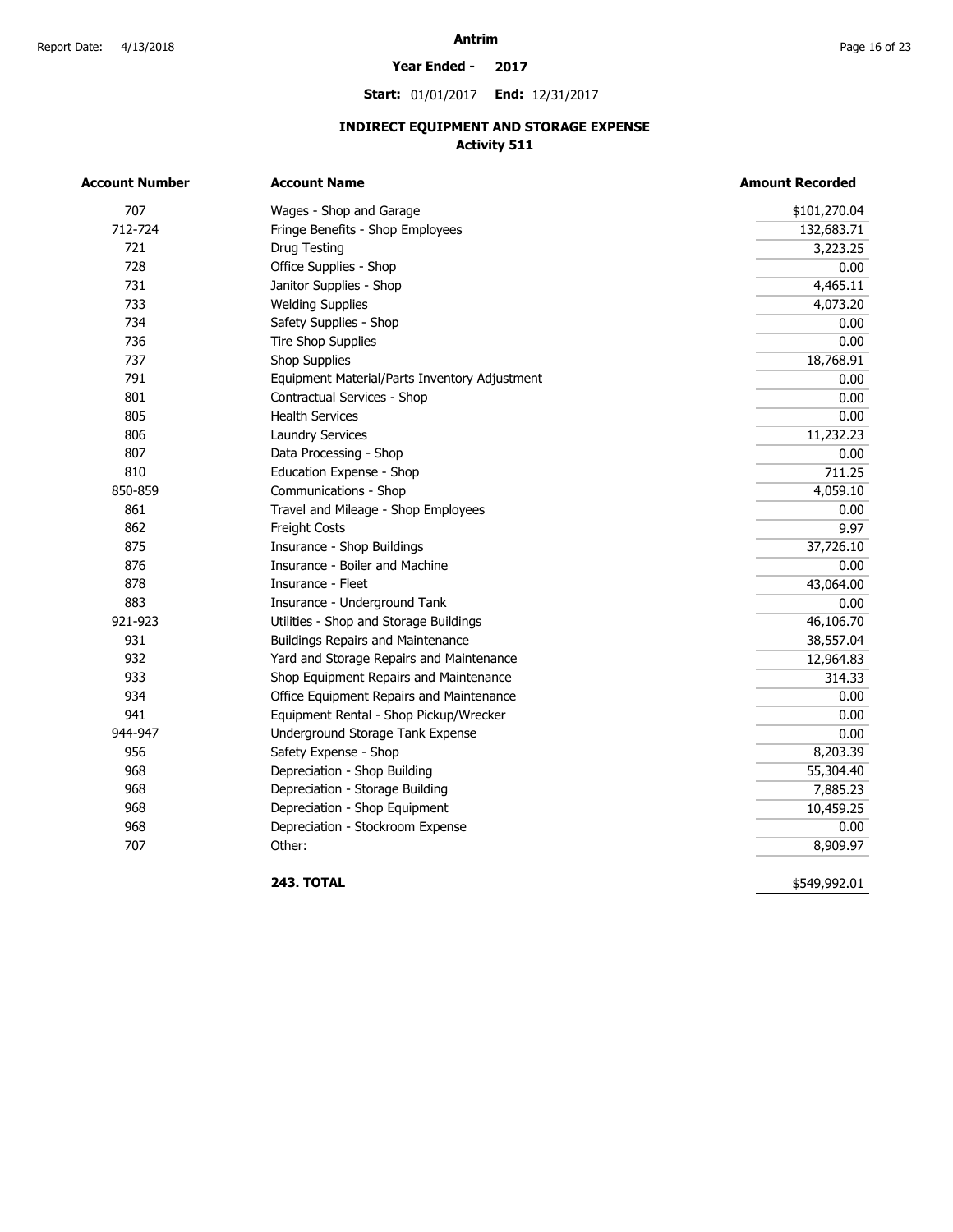#### **Year Ended - 2017**

**Start:** 01/01/2017 **End:** 12/31/2017

### **ADMINISTRATIVE EXPENSE SCHEDULE AND ALLOCATION**

(for Compliance with Section 14(4) of Act 51)

| <b>Account Number</b> | <b>Account Name</b>                           | <b>Amount Recorded</b> |
|-----------------------|-----------------------------------------------|------------------------|
| 703-708               | Salaries and Wages                            | \$194,814.09           |
| 709-714               | Administrative Leave                          | 0.00                   |
| 724                   | Fringe Benefits                               | 226,614.63             |
| 727                   | Postage                                       | 1,312.59               |
| 728                   | <b>Office Supplies</b>                        | 4,598.54               |
| 730                   | Dues and Subscriptions                        | 14,060.63              |
| 801                   | <b>Contractual Services</b>                   | 0.00                   |
| 803                   | Legal Services                                | 4,600.25               |
| 804                   | Auditing and Accounting Services              | 6,027.29               |
| 807                   | Data Processing                               | 11,712.93              |
| 810                   | Education                                     | 3,246.41               |
| 850-853               | Communications                                | 5,371.40               |
| 861                   | Travel and Mileage                            | 11,991.30              |
| 862                   | Freight                                       | 0.00                   |
| 873                   | <b>Public Relations</b>                       | 0.00                   |
| 874                   | Advertising                                   | 86.95                  |
| 875                   | Insurance - Building and Contents             | 0.00                   |
| 876                   | Insurance - Boiler and Machinery              | 0.00                   |
| 877                   | Insurance - Bonds                             | 0.00                   |
| 880                   | Insurance - Umbrella                          | 0.00                   |
| 881                   | Insurance - Errors and Omissions              | 0.00                   |
| 882                   | Insurance - General Liability                 | 0.00                   |
| 920-923               | <b>Utilities</b>                              | 4,103.22               |
| 931                   | <b>Building Repair/Maintenance</b>            | 908.30                 |
| 934                   | Office Equipment Repair/Maintenance           | 0.00                   |
| 942                   | <b>Building Rental</b>                        | 0.00                   |
| 955-956               | Miscellaneous                                 | 14,116.75              |
| 966-967               | Overhead                                      | 0.00                   |
| 968                   | Depreciation - Buildings                      | 0.00                   |
| 968                   | Depreciation - Engineering Equipment          | 1,558.80               |
| 968                   | Depreciation - Office Equipment and Furniture | 19,282.97              |
|                       | Other:                                        | 2,485.36               |
|                       | <b>244. TOTAL</b>                             | \$526,892.41           |

#### 646 629 691 Handling Charges on Materials Sold Overhead - State Trunkline Maintenance Purchase Discounts Other: **Total Credits to Administrative Expense 245. Net Administrative Expense** (4,019.00) 0.00 (919.51) \$(91,067.22) (86,128.71) \$435,825.19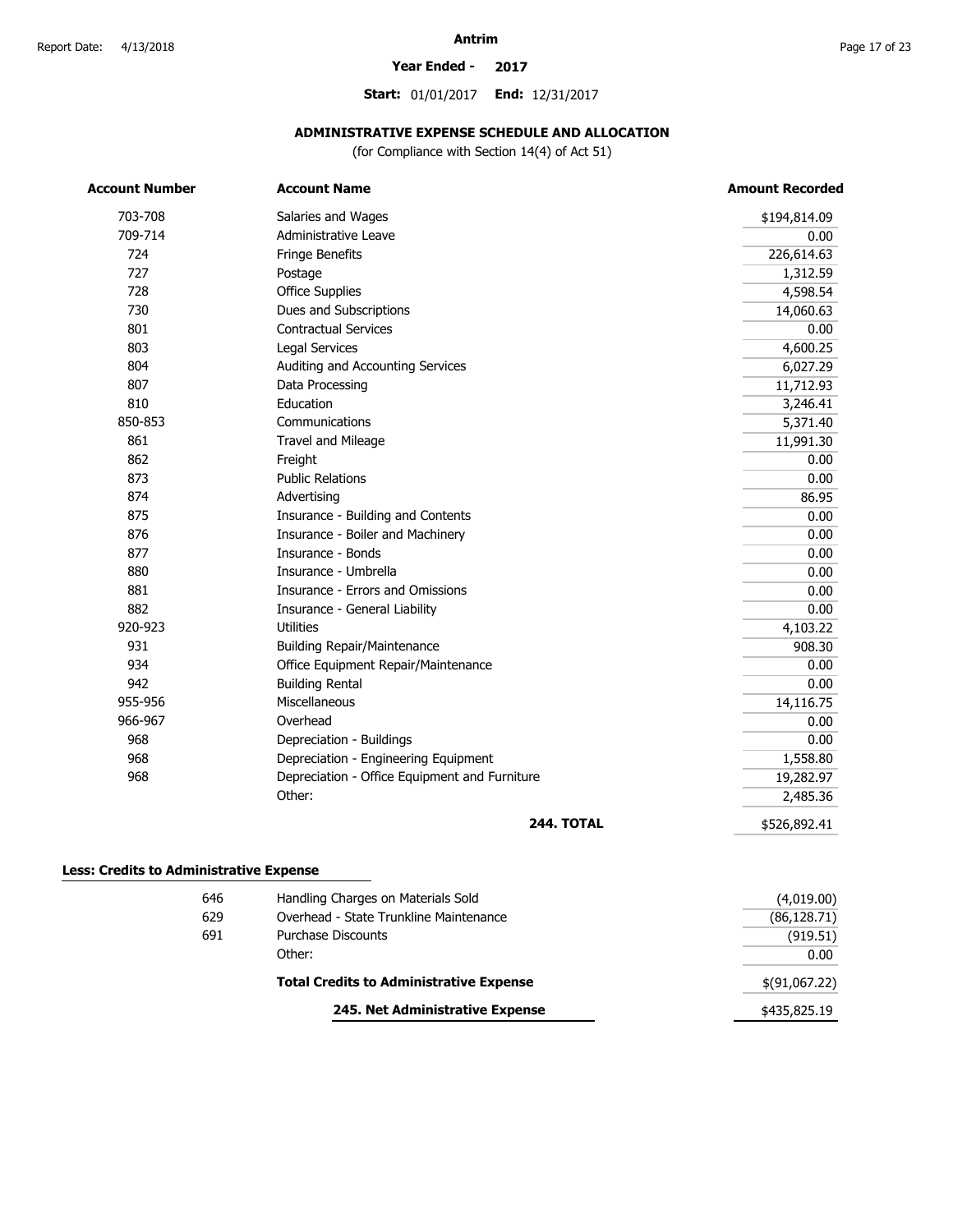**Year Ended - 2017**

**Start:** 01/01/2017 **End:** 12/31/2017

# **Forest Road Report**

This information is required by Act 231, P.A. of 1987, as amended.

**Road Name Location Location Amount Spent (\$) Project Type** 

**246. Total**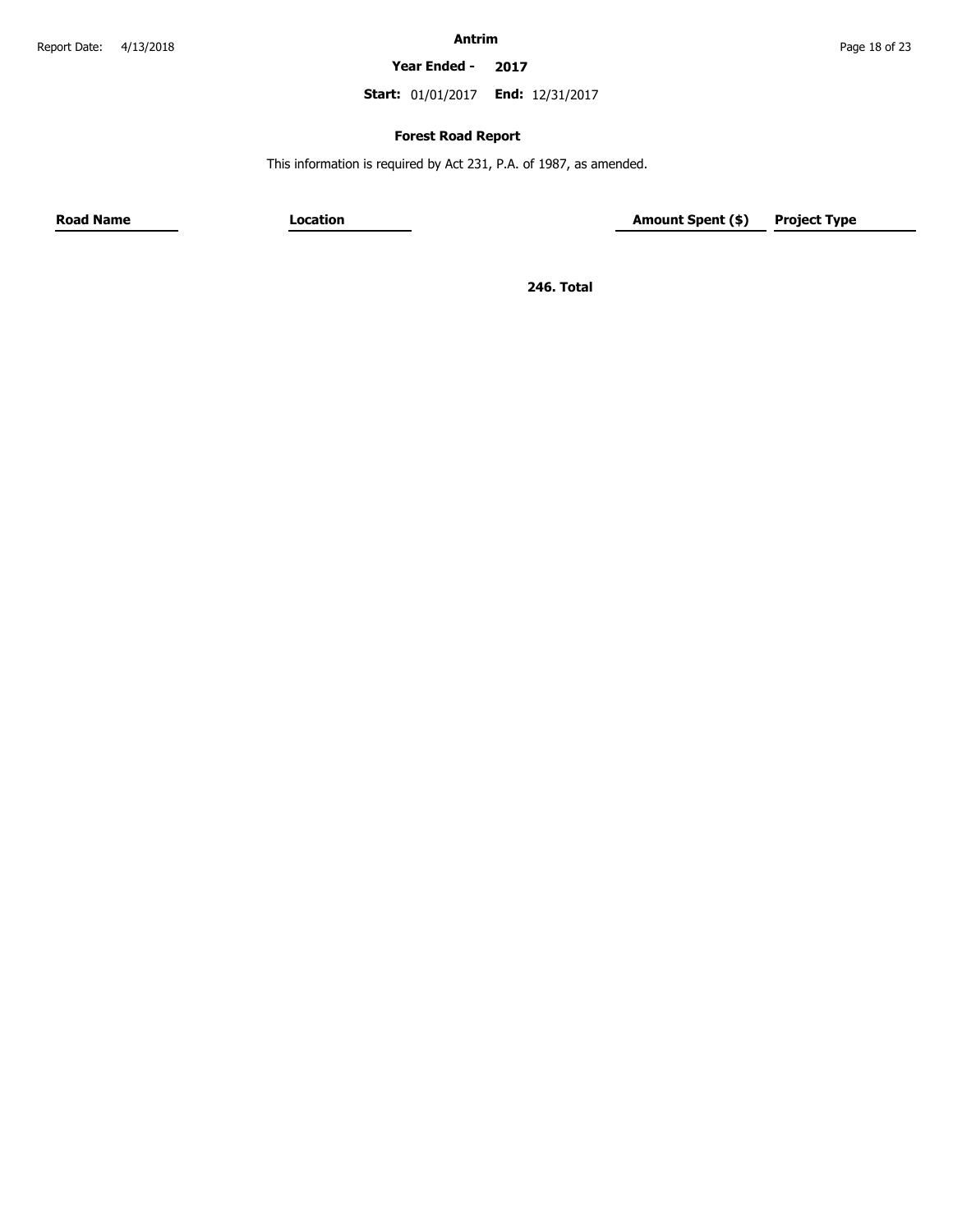#### **Year Ended - 2017**

# **Start:** 01/01/2017 **End:** 12/31/2017

# **CONSTRUCTION / CAPACITY IMPROVEMENTS / STRUCTURAL IMPROVEMENTS Summary**

# **CONSTRUCTION / CAPACITY IMPROVEMENTS**

|                                      |            | Primary System      |              |        |       | Local System |              |
|--------------------------------------|------------|---------------------|--------------|--------|-------|--------------|--------------|
| <b>ROADS</b>                         | *Unit      |                     | Expenditures |        | *Unit |              | Expenditures |
| 247. New Construction, New Location  | 0.00       | mi.<br>$\mathsf{x}$ |              | \$0.00 | 0.00  | mi.          | \$0.00       |
| 248. Widening                        | 0.00       | mi.                 |              | 0.00   | 0.00  | mi.          | 0.00         |
| <b>BRIDGES</b>                       |            |                     |              |        |       |              |              |
| 249. New Location                    | $0.00$ ea. |                     |              | 0.00   | 0.00  | ea.          | 0.00         |
| 250. TOTAL CONSTRUCTION/CAPACITY IMP |            |                     |              | \$0.00 |       |              | \$0.00       |

#### **PRESERVATION - STRUCTURAL IMPROVEMENTS**

|                                             |            | Primary System |   |                |            | Local System |              |
|---------------------------------------------|------------|----------------|---|----------------|------------|--------------|--------------|
| <b>ROADS</b>                                | *Unit      |                |   | Expenditures   | *Unit      |              | Expenditures |
| 251. Reconstruction                         | 1.54 mi.   |                | X | \$30,849.52    | $0.00$ mi. |              | \$0.00       |
| 252. Resurfacing                            | 1.90 mi.   |                |   | 178,787.62     | 3.02 mi.   |              | 281,561.27   |
| 253. Gravel Surfacing                       | 0.00       | mi.            |   | 0.00           | 3.44 mi.   |              | 288,117.23   |
| 254. Paving Gravel Roads                    | $0.00$ mi. |                |   | 0.00           | 1.29 mi.   |              | 246,442.36   |
| SAFETY PROJECTS                             |            |                |   |                |            |              |              |
| 255. Intersection Improvements              | $0.00$ ea. |                |   | 0.00           | $0.00$ ea. |              | 0.00         |
| 256. Railroad Crossing Improvements         | $0.00$ ea. |                |   | 0.00           | $0.00$ ea. |              | 0.00         |
| 257. Other                                  | $0.00$ ea. |                |   | 0.00           | $0.00$ ea. |              | 0.00         |
| <b>MISCELLANEOUS</b>                        |            |                |   |                |            |              |              |
| 258. Roadside Parks                         | 0.00       | ea.            |   | 0.00           | $0.00$ ea. |              | 0.00         |
| 259. Other                                  | $0.00$ ea. |                |   | 0.00           | $0.00$ ea. |              | 0.00         |
| 260. Subtotals                              |            |                |   | 209,637.14     |            |              | 816,120.86   |
| <b>BRIDGES</b>                              |            |                |   |                |            |              |              |
| 261. Replacement                            | $1.00$ ea. |                |   | 1,150,099.51   | $0.00$ ea. |              | 0.00         |
| 262. Recondition or Repair                  | 0.00       | ea.            |   | 0.00           | $1.00$ ea. |              | 44,661.97    |
| 263. Replace with Culvert                   | $0.00$ ea. |                |   | 0.00           | $0.00$ ea. |              | 0.00         |
| 264. Bridge Subtotals                       |            |                |   | 1,150,099.51   |            |              | 44,661.97    |
| <b>265. TOTAL PRESERVATION - STRUCT IMP</b> |            |                |   | \$1,359,736.65 |            |              | \$860,782.83 |

\*All Units are to be reported in the Fiscal Year that the project is opened for use.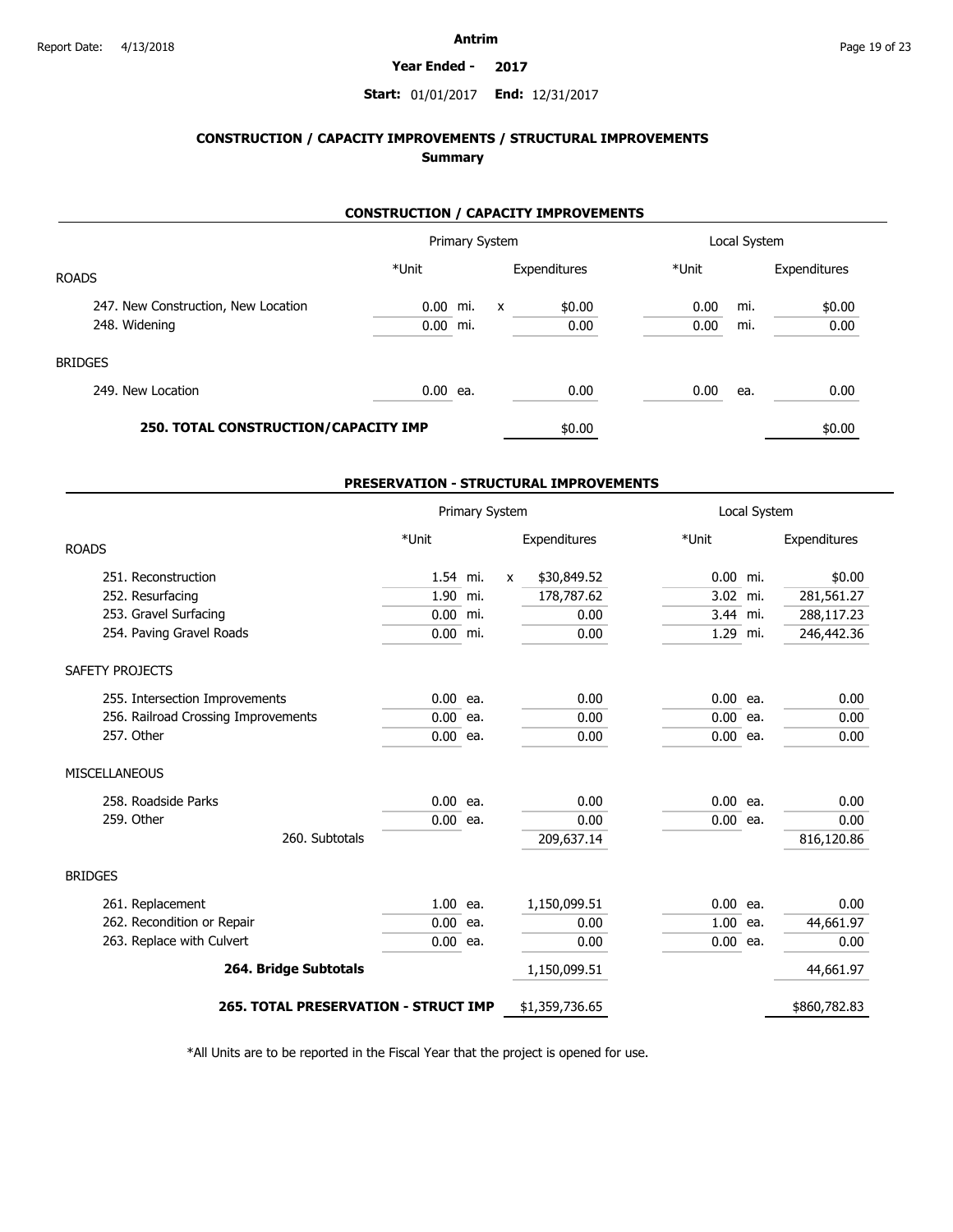#### **Year Ended - 2017**

# **Start:** 01/01/2017 **End:** 12/31/2017

# **SCHEDULE OF TOWNSHIP MILEAGE AND POPULATION**

|                                |                                            |                                        | <b>Local Roads</b><br><b>Primary Roads</b> |                                              |                                                     |                                            |                                                              |                                            |  |
|--------------------------------|--------------------------------------------|----------------------------------------|--------------------------------------------|----------------------------------------------|-----------------------------------------------------|--------------------------------------------|--------------------------------------------------------------|--------------------------------------------|--|
|                                |                                            | Miles Outside<br><b>Municipalities</b> |                                            |                                              | Miles Outside<br><b>Municipalities</b>              |                                            |                                                              |                                            |  |
| Township                       | <b>Total</b><br>Local<br>(m <sub>i</sub> ) | Local<br><b>Urban</b><br>(mi)          | <b>Funds</b><br><b>Received</b><br>$($ \$) | <b>Total</b><br>Primary<br>(m <sub>i</sub> ) | <b>Primary</b><br><b>Urban</b><br>(m <sub>i</sub> ) | <b>Funds</b><br><b>Received</b><br>$($ \$) | <b>Population</b><br><b>Outside</b><br><b>Municipalities</b> | <b>Funds</b><br><b>Received</b><br>$($ \$) |  |
| <b>BANKS</b>                   | 56.58                                      | 0.00                                   | 128,945.82                                 | 28.14                                        | 0.00                                                | 58,446.78                                  | 1,260                                                        | 20,412.00                                  |  |
| <b>CENTRAL LAKE</b>            | 37.13                                      | 0.00                                   | 84,619.27                                  | 20.11                                        | 0.00                                                | 41,768.47                                  | 1,246                                                        | 20,185.20                                  |  |
| <b>CHESTONIA</b>               | 32.30                                      | 0.00                                   | 73,611.70                                  | 5.94                                         | 0.00                                                | 12,337.38                                  | 511                                                          | 8,278.20                                   |  |
| <b>CUSTER</b>                  | 45.41                                      | 0.00                                   | 103,489.39                                 | 14.93                                        | 0.00                                                | 31,009.61                                  | 1,136                                                        | 18,403.20                                  |  |
| <b>ECHO</b>                    | 27.67                                      | 0.00                                   | 63,059.93                                  | 22.23                                        | 0.00                                                | 46,171.71                                  | 877                                                          | 14,207.40                                  |  |
| <b>ELK RAPIDS</b>              | 8.94                                       | 0.00                                   | 20,374.26                                  | 5.28                                         | 0.00                                                | 10,966.56                                  | 989                                                          | 16,021.80                                  |  |
| FOREST HOME                    | 32.25                                      | 0.00                                   | 73,497.75                                  | 20.96                                        | 0.00                                                | 43,533.92                                  | 1,177                                                        | 19,067.40                                  |  |
| <b>HELENA</b>                  | 25.40                                      | 0.00                                   | 57,886.60                                  | 17.16                                        | 0.00                                                | 35,641.32                                  | 1,001                                                        | 16,216.20                                  |  |
| <b>JORDAN</b>                  | 28.79                                      | 0.00                                   | 65,612.41                                  | 10.95                                        | 0.00                                                | 22,743.15                                  | 992                                                          | 16,070.40                                  |  |
| <b>KEARNEY</b>                 | 44.17                                      | 0.00                                   | 100,663.43                                 | 14.47                                        | 0.00                                                | 30,054.19                                  | 1,222                                                        | 19,796.40                                  |  |
| <b>MANCELONA</b>               | 145.74                                     | 0.00                                   | 332,141.47                                 | 17.64                                        | 0.00                                                | 36,638.28                                  | 3,010                                                        | 48,762.00                                  |  |
| <b>MILTON</b>                  | 47.89                                      | 0.00                                   | 109,141.31                                 | 17.70                                        | 0.00                                                | 36,762.90                                  | 2,204                                                        | 35,704.80                                  |  |
| <b>STAR</b>                    | 76.38                                      | 0.00                                   | 174,070.01                                 | 8.15                                         | 0.00                                                | 16,927.55                                  | 926                                                          | 15,001.20                                  |  |
| <b>TORCH LAKE</b>              | 19.36                                      | 0.00                                   | 44,121.44                                  | 5.05                                         | 0.00                                                | 10,488.85                                  | 1,194                                                        | 19,342.80                                  |  |
| <b>WARNER</b>                  | 34.94                                      | 0.00                                   | 79,628.26                                  | 1.72                                         | 0.00                                                | 3,572.44                                   | 416                                                          | 6,739.20                                   |  |
| 266. Totals                    | 662.95                                     | 0.00                                   | \$1,510,863.05                             | 210.43                                       | 0.00                                                | \$437,063.11                               | 18,161                                                       | \$294,208.20                               |  |
| Local Road Rate Per Mile       |                                            |                                        | 2279                                       | Primary Road Rate Per Mile                   |                                                     | 2077                                       |                                                              |                                            |  |
| Local Urban Road Rate Per Mile |                                            |                                        | 1982                                       | Primary Urban Road Rate Per Mile             |                                                     | 11891                                      |                                                              |                                            |  |
| Population Rate Per Capita     |                                            |                                        | 16.2                                       |                                              |                                                     |                                            |                                                              |                                            |  |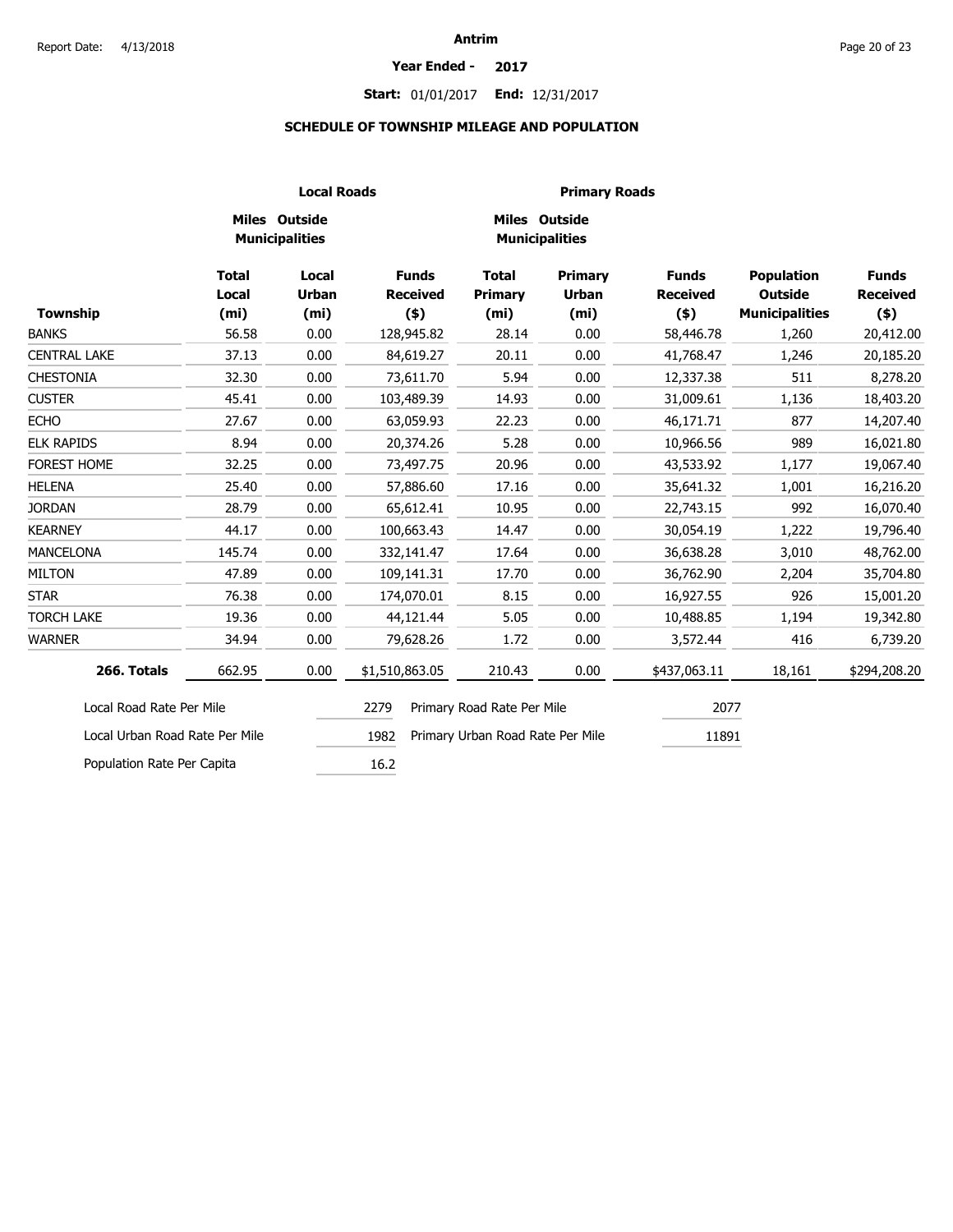#### **Year Ended - 2017**

**Start:** 01/01/2017 **End:** 12/31/2017

# **SCHEDULE OF TOWNSHIP EXPENDITURES AND CONTRIBUTIONS Expenditures**

|                     | Construction/<br>Capacity | <b>Preservation -</b><br><b>Struct</b> |                | <b>Township</b>     |
|---------------------|---------------------------|----------------------------------------|----------------|---------------------|
| Township            | Improvement (\$)          | Improvement (\$)                       | Total (\$)     | Contributions* (\$) |
| <b>BANKS</b>        | 0.00                      | 130,590.71                             | 130,590.71     | 122,541.53          |
| <b>CENTRAL LAKE</b> | 0.00                      | 100,569.96                             | 100,569.96     | 150,262.09          |
| <b>CHESTONIA</b>    | 0.00                      | 40,885.72                              | 40,885.72      | 36,247.22           |
| <b>CUSTER</b>       | 0.00                      | 110,672.20                             | 110,672.20     | 108,603.95          |
| <b>ECHO</b>         | 0.00                      | 77,830.81                              | 77,830.81      | 43,200.00           |
| <b>ELK RAPIDS</b>   | 0.00                      | 25,075.94                              | 25,075.94      | 65,520.93           |
| FOREST HOME         | 0.00                      | 52,431.78                              | 52,431.78      | 392,777.77          |
| <b>HELENA</b>       | 0.00                      | 83,921.23                              | 83,921.23      | 73,851.30           |
| <b>JORDAN</b>       | 0.00                      | 0.00                                   | 0.00           | 58,079.18           |
| <b>KEARNEY</b>      |                           |                                        |                |                     |
| <b>MANCELONA</b>    | 0.00                      | 133,812.12                             | 133,812.12     | 134,963.28          |
| <b>MILTON</b>       | 0.00                      | 230,115.53                             | 230,115.53     | 232,556.85          |
| <b>STAR</b>         | 0.00                      | 39,852.00                              | 39,852.00      | 98,275.74           |
| <b>TORCH LAKE</b>   |                           |                                        |                |                     |
| <b>WARNER</b>       | 0.00                      | 0.00                                   | 0.00           | 29,879.73           |
| 267. Totals         | \$0.00                    | \$1,025,758.00                         | \$1,025,758.00 | \$1,546,759.57      |

\*The Township Contributions Totals and the Funds expended for Construction and Preservation amount may not balance. The Township Contributions list all funds contributed by each township and will balance back to the amount reported on the Statement of Revenues, Line 74, Township Contributions.

The total funds expended are for Construction and Preservation only. They do not contain funds expended for Routine Preventative Maintenance.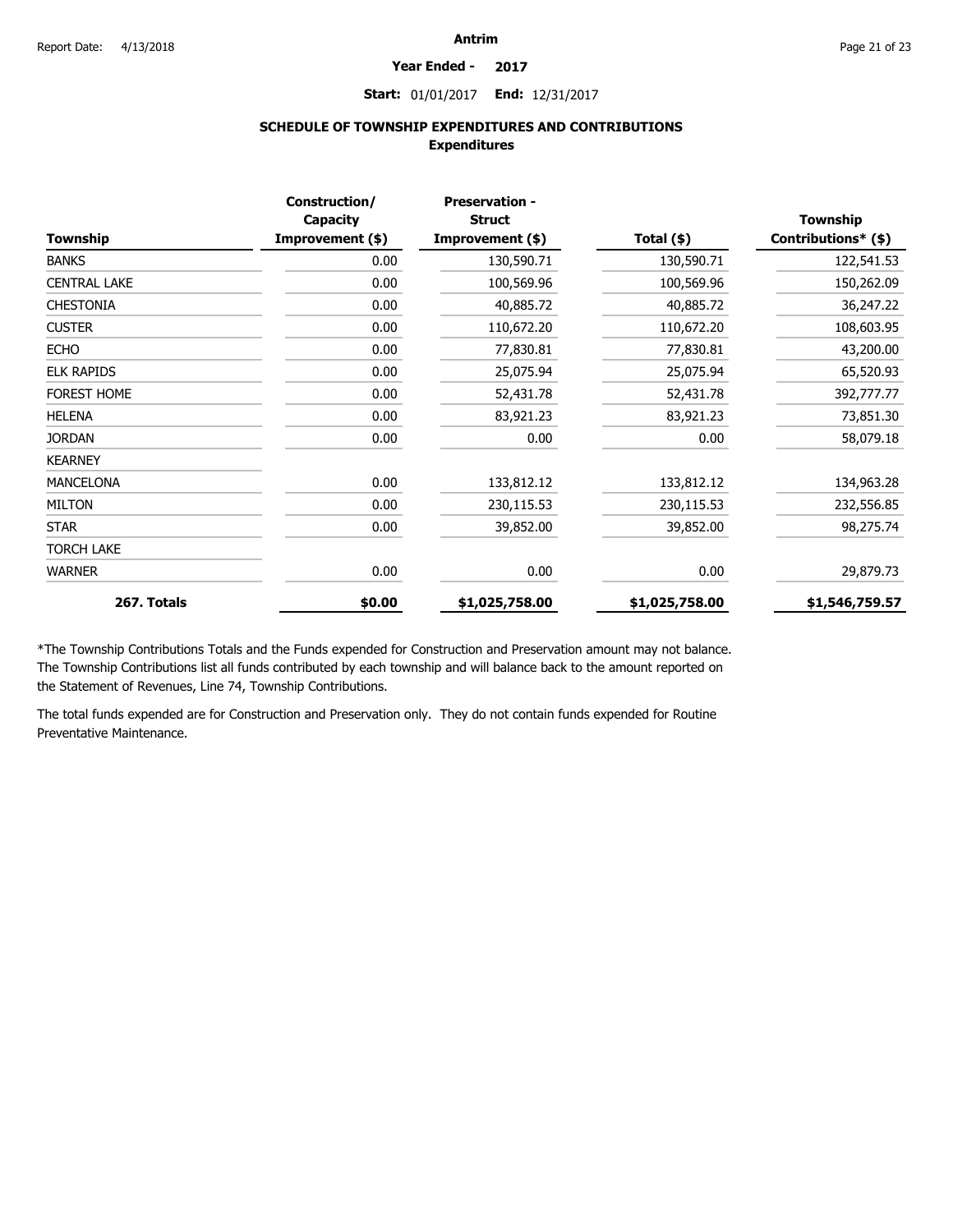**Year Ended - 2017**

**Start:** 01/01/2017 **End:** 12/31/2017

## **ASSET MANAGEMENT**

# **Projects Completed During the County Fiscal Year**

**Work Type:** Add 6" Afton Stone 23A

| Project ID/Name | <b>Total Project Cost</b> | Date Open to Traffic | <b>Pavement Type</b> |  |
|-----------------|---------------------------|----------------------|----------------------|--|
| 489.1729        | 66.141.00                 | 10/16/2017           | Gravel               |  |
| 489.1735        | 19.553.00                 | 08/29/2017           | Gravel               |  |
|                 |                           |                      |                      |  |

**Work Type:** Chip seal CM 90 + fog seal

| Project ID/Name  | <b>Total Project Cost</b> | Date Open to Traffic | <b>Pavement Type</b> |
|------------------|---------------------------|----------------------|----------------------|
| 474.1704-133191A | 137.190.00                | 08/21/2017           | Asphalt              |

#### **Work Type:** Chip seal CM 90 + fog seal + crack fill

| <b>Project ID/Name</b> | <b>Total Project Cost</b> | <b>Date Open to Traffic</b> | <b>Pavement Type</b> |
|------------------------|---------------------------|-----------------------------|----------------------|
| 474.1704-127114A       | 149,039.00                | 08/21/2017                  | Asphalt              |
| 474.1704-127115A       | 313,189.00                | 08/21/2017                  | Asphalt              |
| 474.1708               | 237,939.00                | 09/01/2017                  | Asphalt              |
| 504.1714               | 125,872.00                | 08/29/2017                  | Asphalt              |
| 504.1718               | 29,950.00                 | 08/08/2017                  | Asphalt              |
| 504.1720               | 18,852.00                 | 08/08/2017                  | Asphalt              |
| 504.1722               | 30,786.00                 | 09/01/2017                  | Asphalt              |
| 504.1724               | 33,787.00                 | 09/01/2017                  | Asphalt              |
| 504.1726               | 63,347.00                 | 08/02/2017                  | Asphalt              |
| 504.1728               | 68,628.00                 | 08/04/2017                  | Asphalt              |
| 504.1730               | 26,248.00                 | 09/01/2017                  | Asphalt              |
| 504.1732               | 6,952.00                  | 09/01/2017                  | Asphalt              |

#### **Work Type:** Mill 2" & pave 2" HMA (220) 4E1

| Project ID/Name | <b>Total Project Cost</b> | Date Open to Traffic | <b>Pavement Type</b> |
|-----------------|---------------------------|----------------------|----------------------|
| 459.1707        | 82.057.00                 | 06/14/2017           | Asphalt              |